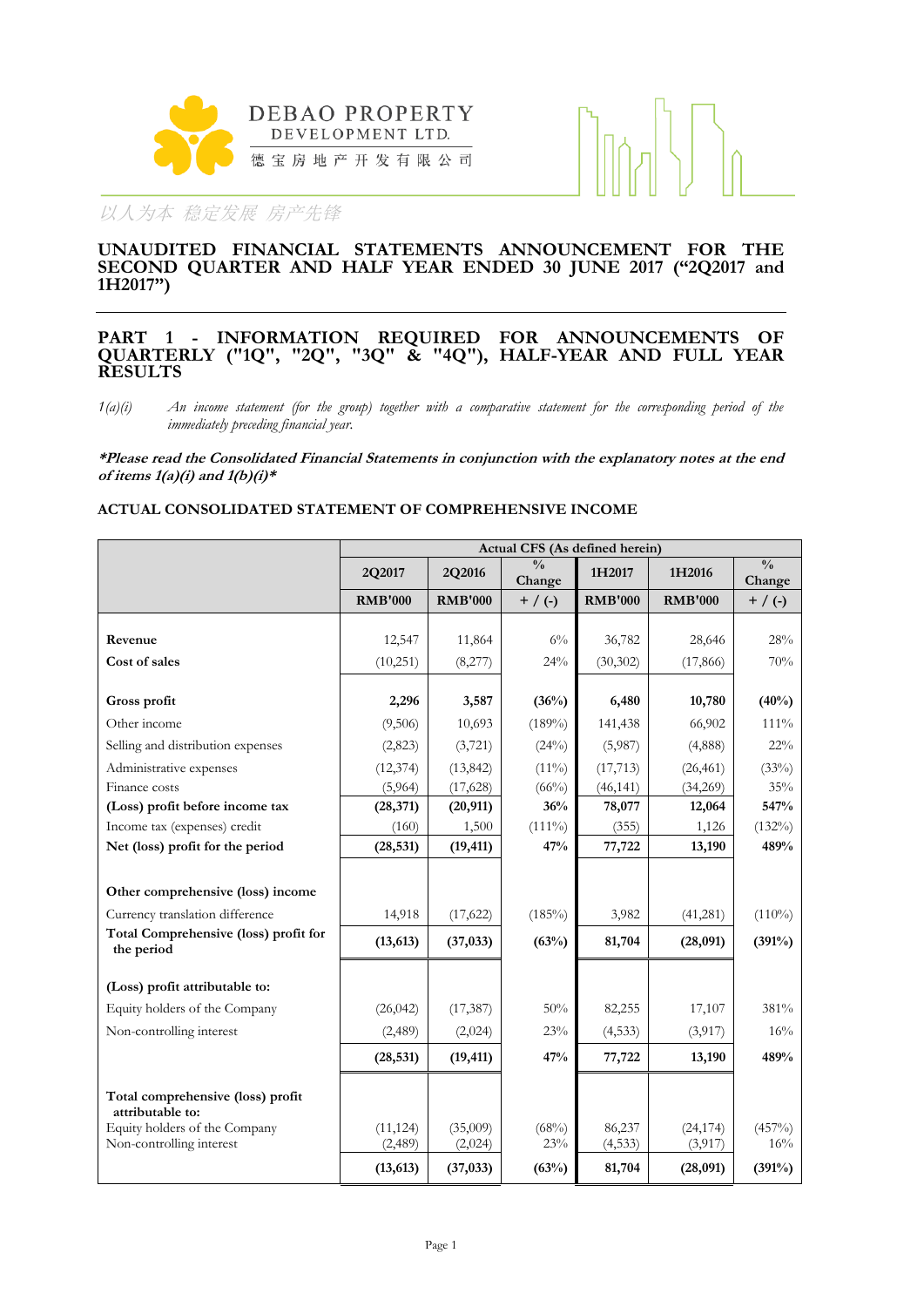



*1(a)(i) An income statement (for the group) together with a comparative statement for the corresponding period of the immediately preceding financial year (continued).*

### **PROFORMA CONSOLIDATED STATEMENT OF COMPREHENSIVE INCOME**

|                                                           |                      | Proforma CFS (As defined herein) |                      |                        |                       |               |  |  |  |  |
|-----------------------------------------------------------|----------------------|----------------------------------|----------------------|------------------------|-----------------------|---------------|--|--|--|--|
|                                                           | 2Q2017               | 2Q2016                           | $\sqrt[9]{6}$ Change | 1H2017                 | 1H2016                | % Change      |  |  |  |  |
|                                                           | <b>RMB'000</b>       | <b>RMB'000</b>                   | $+$ / (-)            | <b>RMB'000</b>         | <b>RMB'000</b>        | $+$ / (-)     |  |  |  |  |
|                                                           |                      |                                  |                      |                        |                       |               |  |  |  |  |
| Revenue                                                   | 12,547               | 11,864                           | $6\%$                | 36,782                 | 28,646                | 28%           |  |  |  |  |
| Cost of sales                                             | (10,251)             | (7,937)                          | 29%                  | (28,966)               | (17, 465)             | 66%           |  |  |  |  |
| Gross profit                                              | 2,296                | 3,927                            | (42%)                | 7,816                  | 11,181                | (30%)         |  |  |  |  |
| Other income                                              | (9,506)              | 10,693                           | $(189\%)$            | 141,104                | 66,902                | $111\%$       |  |  |  |  |
| Selling and distribution expenses                         | (2,823)              | (3,721)                          | (24%)                | (5,987)                | (4,888)               | 22%           |  |  |  |  |
|                                                           |                      |                                  |                      |                        |                       |               |  |  |  |  |
| Administrative expenses<br>Finance costs                  | (12, 374)<br>(5,964) | (13, 785)<br>(17, 628)           | $(10\%)$<br>$(66\%)$ | (17, 713)<br>(46, 141) | (26, 348)<br>(34,269) | (33%)<br>35%  |  |  |  |  |
| (Loss) profit before income tax                           | (28, 371)            | (20, 514)                        | 38%                  | 79,079                 | 12,578                | 529%          |  |  |  |  |
| Income tax credit (expenses)                              | (160)                | 1,400                            | $(111\%)$            | (355)                  | 997                   | $(136\%)$     |  |  |  |  |
| Net (loss) profit for the period                          | (28, 531)            | (19, 114)                        | 49%                  | 78,724                 | 13,575                | 480%          |  |  |  |  |
|                                                           |                      |                                  |                      |                        |                       |               |  |  |  |  |
| Other comprehensive (loss) income                         |                      |                                  |                      |                        |                       |               |  |  |  |  |
| Currency translation difference                           | 14,918               | (17, 622)                        | $(185\%)$            | 3,984                  | (41,281)              | $(110\%)$     |  |  |  |  |
| Total Comprehensive (loss) profit for<br>the period       | (13, 613)            | (36, 736)                        | (63%)                | 82,708                 | (27,706)              | (399%)        |  |  |  |  |
|                                                           |                      |                                  |                      |                        |                       |               |  |  |  |  |
| (Loss) profit attributable to:                            |                      |                                  |                      |                        |                       |               |  |  |  |  |
| Equity holders of the Company                             | (26, 042)            | (17,090)                         | 52%                  | 83,257                 | 17,492                | 376%          |  |  |  |  |
| Non-controlling interest                                  | (2,489)              | (2,024)                          | 23%                  | (4,533)                | (3,917)               | 16%           |  |  |  |  |
|                                                           | (28, 531)            | (19, 114)                        | 49%                  | 78,724                 | 13,575                | 480%          |  |  |  |  |
| Total comprehensive (loss) profit<br>attributable to:     |                      |                                  |                      |                        |                       |               |  |  |  |  |
| Equity holders of the Company<br>Non-controlling interest | (11, 124)<br>(2,489) | (34, 712)<br>(2,024)             | (68%)<br>23%         | 87,241<br>(4, 533)     | (23,789)<br>(3, 917)  | (467%)<br>16% |  |  |  |  |
|                                                           | (13, 613)            | (36, 736)                        | (63%)                | 82,708                 | (27,706)              | (399%)        |  |  |  |  |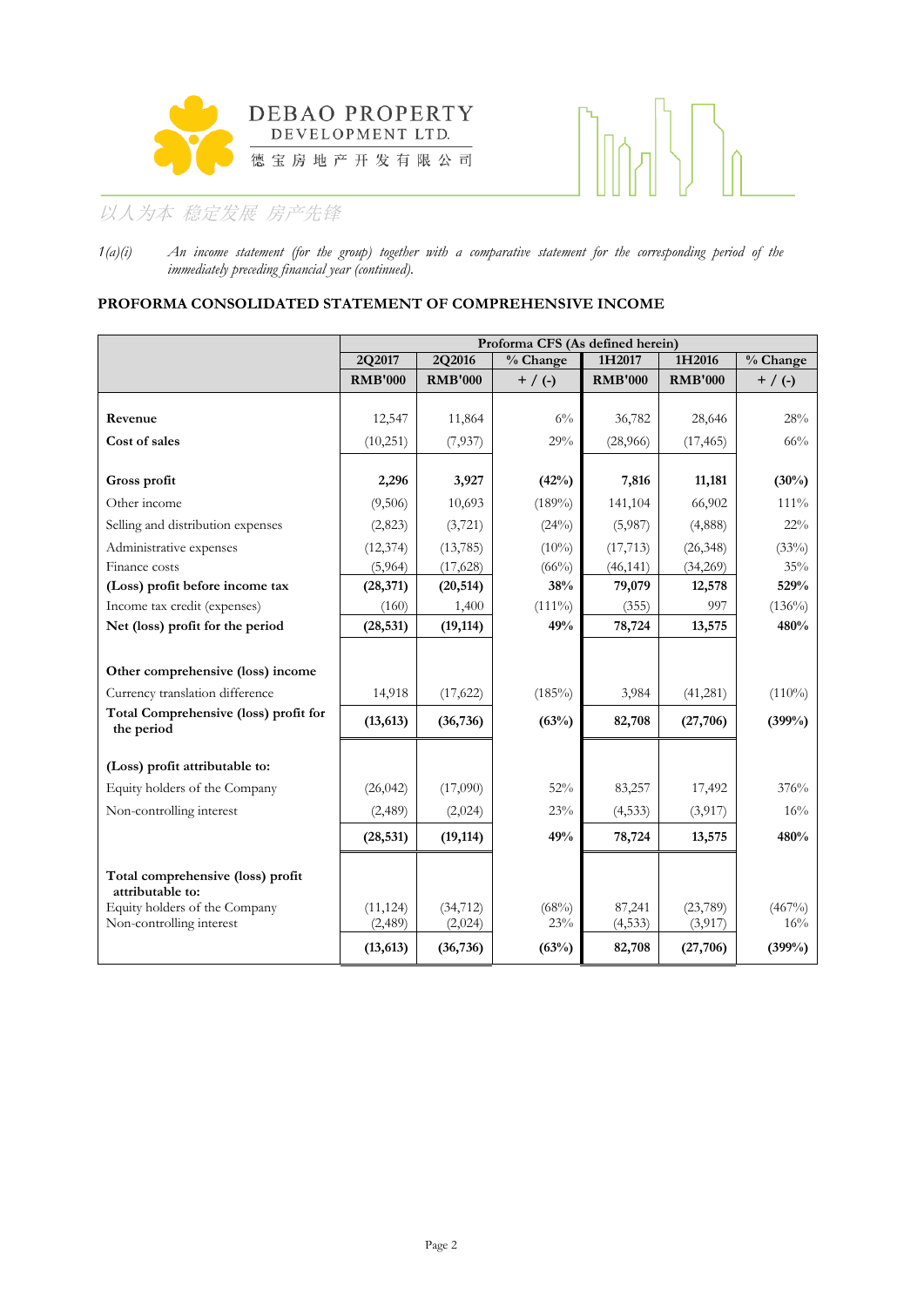



#### Explanatory Notes:

As a result of the restructuring exercise of our Company and its subsidiaries (the "**Group**") (the "**Restructuring Exercise**") for the purpose of the Company's listing on the SGX-ST (the "**Invitation**"), common control over our operating subsidiaries in the People's Republic of China ("**PRC**") by our shareholders prior to the Invitation could not be established from the start of 1 January 2006 due to changes in legal ownership of our operating subsidiaries.

Please refer to the section titled "*Restructuring Exercise*" in our Prospectus dated 31 March 2010 (the "**Prospectus**") for more details on the Restructuring Exercise.

The application of the purchase method under the Singapore Financial Reporting Standards 103 (the "**SFRS 103**") for the acquisition of the PRC subsidiaries by our Group requires, *inter alia*, the development properties and property held for sale by the respective PRC subsidiary to be recorded at fair value at the respective dates of acquisition by our Group.

As a result, our gross profits and earnings for the second quarter and half year ended 30 June 2016 ("**2Q2016 and 1H2016**") and for the second quarter and half year ended 30 June 2017 ("**2Q2017** and **1H2017**"), as well as future financial periods/years based on the Actual Consolidated Financial Statements (as defined in the Prospectus) would be lower than those that would be prepared under the Proforma Consolidated Financial Statements (as defined in the Prospectus).

Please refer to the risk factor titled "*Our gross profits and earnings for FY2009 and future financial periods/years based on the Actual Consolidated Financial Statements would be lower than those that would be prepared under the Proforma Consolidated Financial Statements mainly due to fair value adjustments to our future cost of property development sales in the Actual Consolidated Financial Statements as a result of application of Singapore Financial Reporting Standards 103 – Business Combinations ("SFRS 103")*" in our Prospectus for more details.

Accordingly, besides the unaudited consolidated financial statements for 2Q2016, 1H2016, 2Q2017 and 1H2017 (the "**Actual Consolidated Financial Statements**" or "**Actual CFS**"), our Company had also prepared the proforma consolidated financial statements for 2Q2016, 1H2016, 2Q2017 and 1H2017 (the "**Proforma Consolidated Financial Statements**" or "**Proforma CFS**") **for illustrative purposes only**, based on certain assumptions and after making certain adjustments to show what the financial results of our Group would have been, if it had been in place since 1 January 2006.

Notwithstanding the above, such notional accounting adjustments (the **"Notional Adjustment"**) have no bearing on the operating cash flow or the cash position of our Group.

*<sup>1(</sup>a)(i) An income statement (for the group) together with a comparative statement for the corresponding period of the immediately preceding financial year (continued).*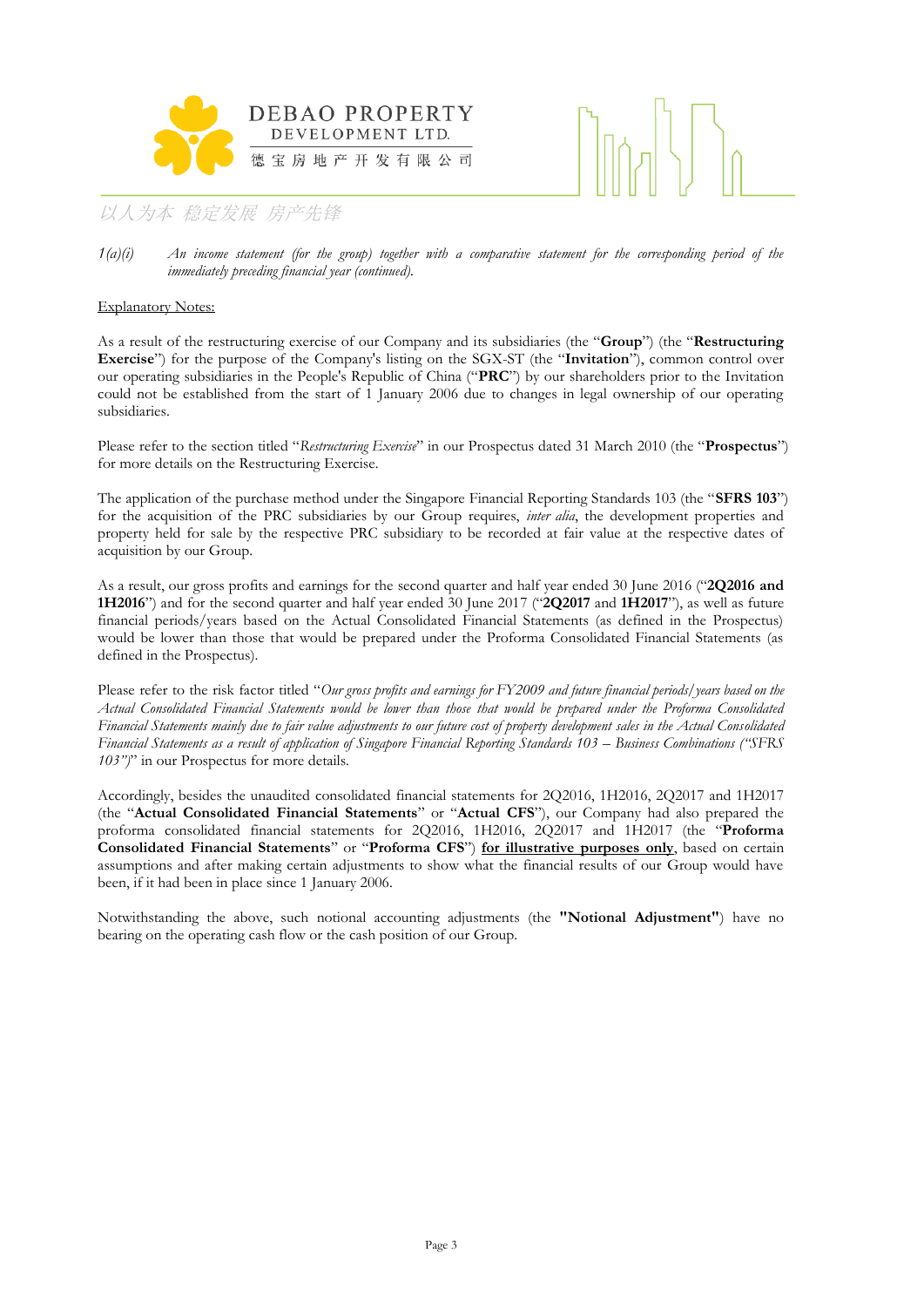

# 

## 以人为本 稳定发展 房产先锋

### *1(a)(ii) Profit before income tax is arrived at after charging/(crediting):-*

|                     |                | <b>Actual Consolidated Statement of Comprehensive Income</b> |            |                |                |             |  |  |  |  |
|---------------------|----------------|--------------------------------------------------------------|------------|----------------|----------------|-------------|--|--|--|--|
|                     | 2Q2017         | 2Q2016                                                       | $%$ Change | 1H2017         | 1H2016         | % Change    |  |  |  |  |
|                     | <b>RMB'000</b> | <b>RMB'000</b>                                               | $+$ / (-)  | <b>RMB'000</b> | <b>RMB'000</b> | $+ / ( - )$ |  |  |  |  |
| Depreciation        | 856            | 794                                                          | $8\%$      | 1,712          | 1,659          | $3\%$       |  |  |  |  |
| Amortization        | 56             | 55                                                           | $2\%$      | 112            | 111            | $1\%$       |  |  |  |  |
| Interest expense    | 21,442         | 17,628                                                       | $22\%$     | 46,141         | 34,269         | 35%         |  |  |  |  |
| Interest income     | (1)            | (1,288)                                                      | $(100\%)$  | (451)          | (2, 476)       | (82%)       |  |  |  |  |
| Exchange (gain)loss | 6,954          | (9,326)                                                      | (175%)     | (3,982)        | (64,309)       | (94%)       |  |  |  |  |

|                     |                |                | Proforma Consolidated Statement of Comprehensive Income |                |                |             |
|---------------------|----------------|----------------|---------------------------------------------------------|----------------|----------------|-------------|
|                     | 2Q2017         | <b>2Q2016</b>  | % Change                                                | 1H2017         | 1H2016         | $%$ Change  |
|                     | <b>RMB'000</b> | <b>RMB'000</b> | $+$ / (-)                                               | <b>RMB'000</b> | <b>RMB'000</b> | $+ / ( - )$ |
| Depreciation        | 865            | 737            | $16\%$                                                  | 1,712          | 1,546          | $11\%$      |
| Amortization        | 56             | 55             | $2\%$                                                   | 112            | 111            | $1\%$       |
| Interest expense    | 21,442         | 17,628         | $22\%$                                                  | 46,141         | 34,269         | 35%         |
| Interest income     | (1)            | (1,288)        | $(100\%)$                                               | (451)          | (2, 476)       | (82%)       |
| Exchange (gain)loss | 6,950          | (9,326)        | (175%)                                                  | (3,984)        | (64,309)       | (94%)       |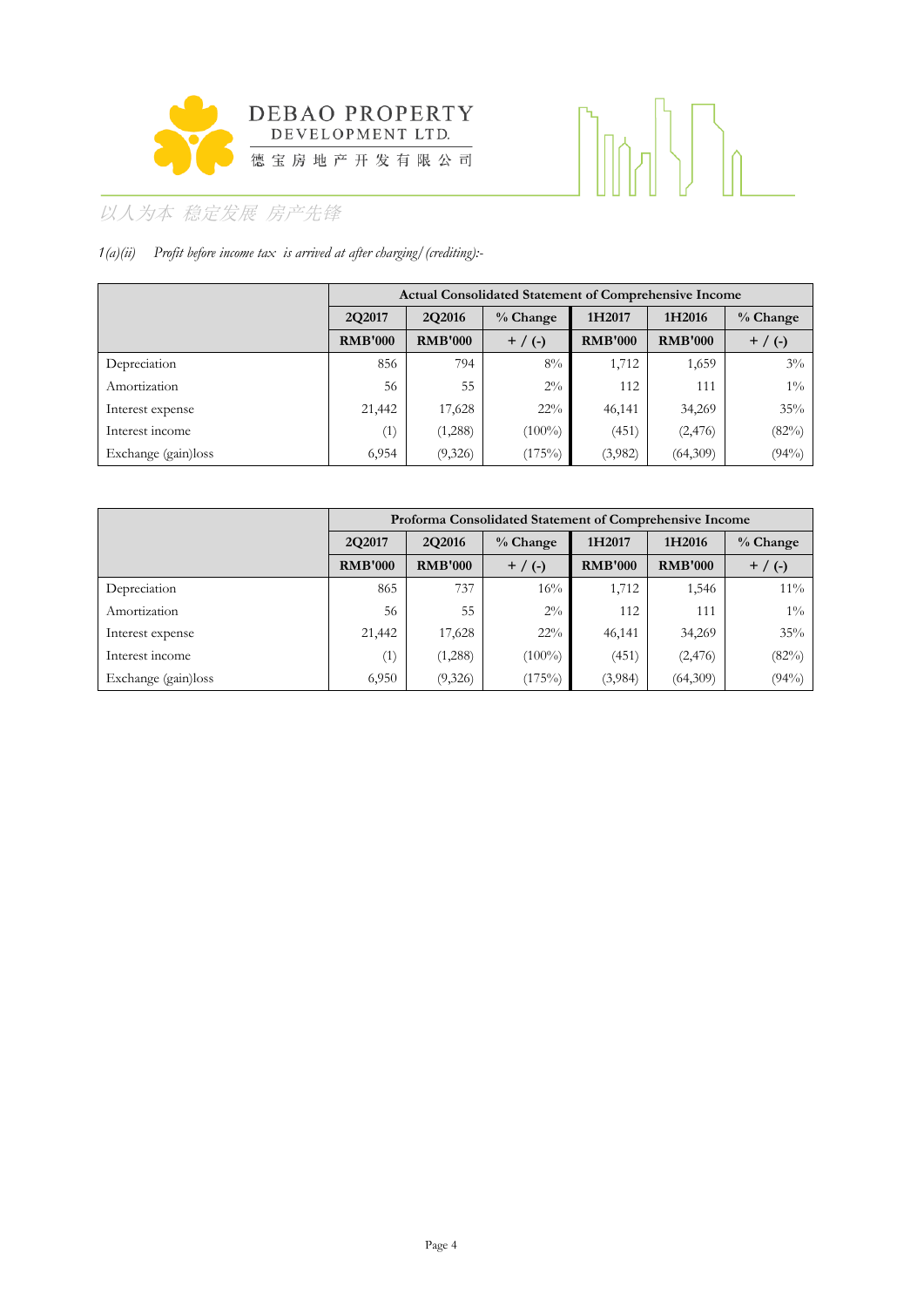



### **STATEMENTS OF FINANCIAL POSITION**

|                                      |                   | Group          | Company        |                |                              |                |
|--------------------------------------|-------------------|----------------|----------------|----------------|------------------------------|----------------|
|                                      | <b>Actual CFS</b> |                | Proforma CFS   |                | <b>Actual CFS</b>            |                |
|                                      | 30.6.2017         | 31.12.2016     | 30.6.2017      | 31.12.2016     | 30.6.2017                    | 31.12.2016     |
|                                      | <b>RMB'000</b>    | <b>RMB'000</b> | <b>RMB'000</b> | <b>RMB'000</b> | <b>RMB'000</b>               | <b>RMB'000</b> |
| Assets                               |                   |                |                |                |                              |                |
| <b>Current assets</b>                |                   |                |                |                |                              |                |
| Cash and bank equivalents            | 23,838            | 88,448         | 23,838         | 88,448         | 123                          | 38             |
| Restricted cash and cash equivalents | 350,102           | 364,779        | 350,102        | 364,779        |                              |                |
| Trade and other receivables          | 1,160,790         | 445,131        | 1,160,549      | 445,131        | 1,243,351                    | 6,992          |
| Amount due from related parties      |                   | 20,731         |                | 20,731         |                              |                |
| Due from subsidiaries                |                   |                |                |                | 2,663                        | 897,472        |
| Amount due from customers for        |                   | 949            |                | 949            |                              |                |
| contract work                        |                   |                |                |                |                              |                |
| Inventories                          | 1,884             | 262            | 1,884          | 262            |                              |                |
| Property held for sales              | 80,354            | 190,384        | 55,154         | 181,507        |                              |                |
| Development properties               | 1,286,662         | 978,446        | 1,048,570      | 722,495        |                              |                |
| Prepaid land use right               |                   | 223            |                | 223            |                              |                |
| Asset held for sales                 |                   | 2,652,394      |                | 2,652,394      |                              | 787            |
| Dividends receivable                 |                   |                |                |                | 23,076                       | 22,568         |
| Total current assets                 | 2,903,630         | 4,741,747      | 2,640,097      | 4,476,919      | 1,269,213                    | 927,854        |
| <b>Non-current Assets</b>            |                   |                |                |                |                              |                |
| Prepaid land use right               | 2,386             | 4,364          | 2,386          | 4,364          |                              |                |
| Property, plant and equipment        | 21,593            | 20,959         | 18,716         | 18,082         |                              |                |
| Investment properties                | 2,129,964         | 2,005,846      | 2,129,964      | 205,846        |                              |                |
| Joint venture                        |                   |                |                |                |                              |                |
| Trade and other receivables          |                   | 10,000         |                | 10,000         |                              |                |
| Investment in subsidiaries           |                   |                |                |                | 1,018                        | 1,028          |
| Other investment                     |                   | 2,849          |                | 2,849          |                              |                |
| Deferred tax assets                  | 16,922            | 16,922         | 16,922         | 16,922         |                              |                |
| Goodwill                             | 4,192             | 4,192          | 4,192          | 4,192          |                              |                |
| Total non-current assets             | 2,175,057         | 2,065,132      | 2,172,180      | 2,062,255      | 1,018                        | 1,028          |
| Total assets                         | 5,078,687         | 6,806,879      | 4,812,277      | 6,539,174      | 1,270,231                    | 928,882        |
|                                      |                   |                |                |                |                              |                |
| Liabilities and shareholders' equity |                   |                |                |                |                              |                |
| <b>Current liabilities</b>           |                   |                |                |                |                              |                |
| Bank and other loans                 | 891,321           | 1,379,513      | 891,321        | 1,379,513      |                              |                |
| Trade and other payables             | 1,214,984         | 983,840        | 1,214,984      | 983,843        |                              | 774            |
| Long term payable-current portion    | 9,740             | 23,420         | 9,740          | 23,420         |                              |                |
| Amount due to related parties        |                   | 17,805         |                | 17,805         |                              |                |
| Due to subsidiaries                  |                   |                |                |                | 203,887                      | 326,780        |
| Liability held for sales             |                   | 1,503,082      |                | 1,503,082      |                              |                |
| Tax payables                         | 96,383            | 83,181         | 96,383         | 83,181         | 16,000                       |                |
| Total current liabilities            | 2,212,428         | 3,990,841      | 2,212,428      | 3,990,844      | 219,887                      | 327,554        |
| Non-current liabilities              |                   |                |                |                |                              |                |
| Bank and other loans                 | 1,015,215         | 1,050,564      | 1,015,215      | 1,050,564      |                              |                |
| Trade and other payable              |                   | 259            |                | 259            |                              |                |
| Long term payable                    | 172,478           | 154,725        | 172,478        | 154,725        |                              |                |
| Deferred tax liabilities             | 344,349           | 340,191        | 279,012        | 274,520        |                              |                |
| Total non-current liabilities        | 1,532,042         | 1,545,739      | 1,466,705      | 1,480,068      | $\qquad \qquad \blacksquare$ |                |
|                                      |                   |                |                |                |                              |                |
| Shareholders' equity                 | 1,334,217         | 1,270,299      | 1,133,144      | 1,068,262      | 1,050,344                    | 601,328        |
| Total liabilities and Shareholders'  |                   |                |                |                |                              |                |
| equity                               | 5,078,687         | 6,806,879      | 4,812,277      | 6,539,174      | 1,270,231                    | 928,882        |

*<sup>1(</sup>b)(i) A balance sheet (for the issuer and group) together with a comparative statement as at the end of the immediately preceding financial year.*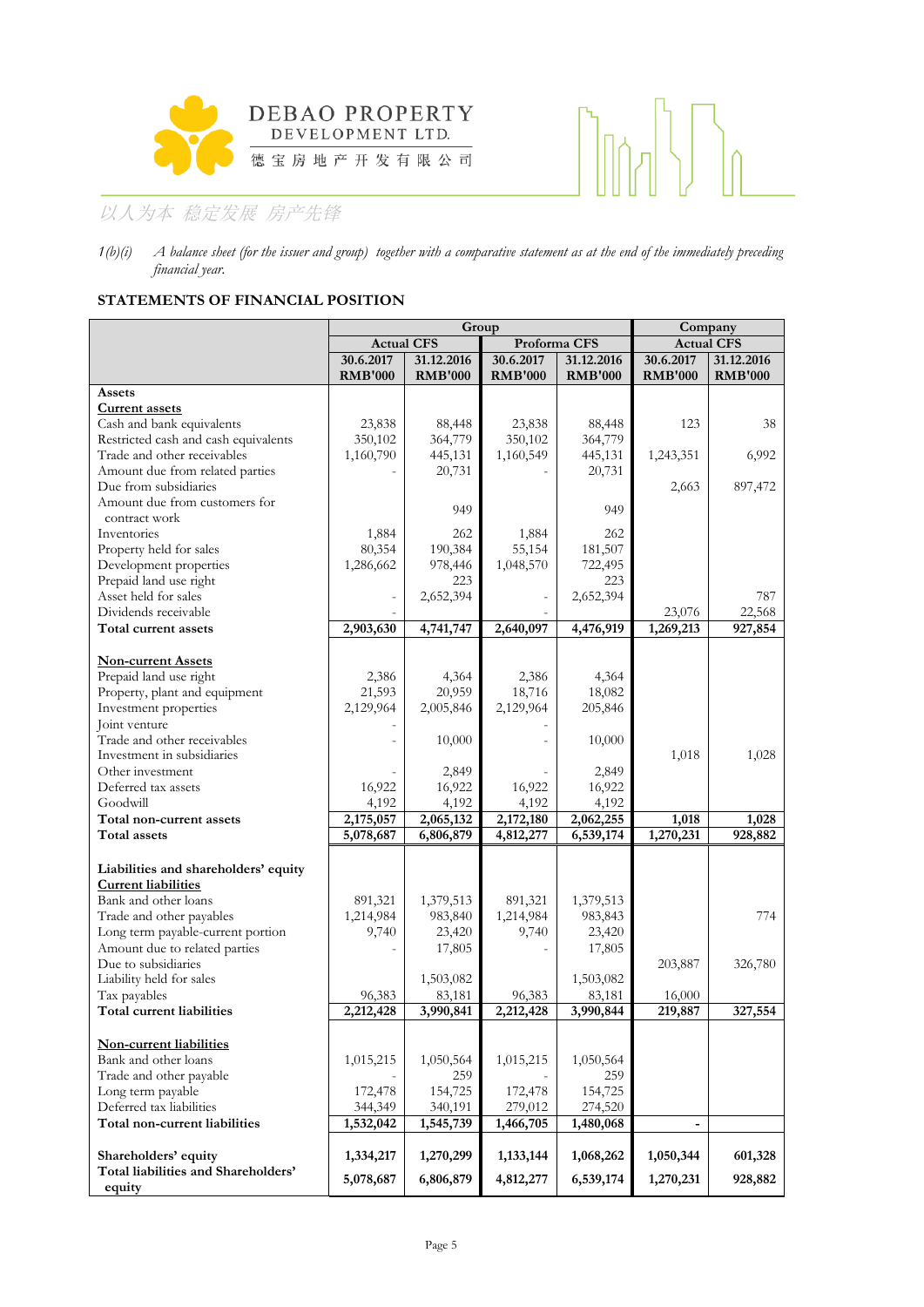



*1(b)(i) A balance sheet (for the issuer and group) together with a comparative statement as at the end of the immediately preceding financial year (continued).*

#### Explanatory Notes :

The main differences in the balance sheet between the Actual Consolidated Financial Statements and the unaudited Proforma Consolidated Financial Statements relate to (i) the recording of the attributed fair values of certain assets (such as property held for sales, and development properties as well as the associated tax effect on fair value these tangible assets) as at the respective dates of legal completion of the acquisitions of each PRC subsidiary as the book values of these assets in the Actual Consolidated Financial Statements, as compared with the unaudited Proforma Consolidated Financial Statements where the corresponding values of these assets were based on the historical purchase costs of the respective assets by the PRC subsidiaries; and (ii) the impact of the different comprehensive income statements between Actual Consolidated Financial Statements and the unaudited Proforma Consolidated Financial Statements as mentioned in the preceding section. Please refer to item 1(a)(i) Explanatory Notes for more details.

The Group reviewed and assessed the classification of the Group's investment in joint arrangements in accordance with the requirements of FRS 111. The Group concluded that investment in Jin Long Garden, which was classified as a jointly controlled operation under FRS 31 and was previously accounted using the equity method, should be accounted to recognise its assets (including its share of any assets jointly held), its liabilities (including its share of any liabilities incurred jointly), its revenue (including its share of revenue from the sale of the output by the joint operation) and its expenses (including its share of any expenses incurred jointly)( Please refer to the Company's announcement dated on 2 April 2015 for details).

The restatement does not have any effect on the Group's net assets and profit after tax.

*1(b)(ii) Aggregate amount of group's borrowings and debt securities* 

|                                                      | Group (Actual CFS)       |                |
|------------------------------------------------------|--------------------------|----------------|
|                                                      | 30.6.2017                | 31.12.2016     |
|                                                      | <b>RMB'000</b>           | <b>RMB'000</b> |
| Amount repayable in one year on less, or on demand:- |                          |                |
| Secured (a)                                          | 801,055                  | 1,377,513      |
| Unsecured (b)                                        | $\overline{\phantom{0}}$ | 2,000          |
| Sub-total (1)                                        | 801,055                  | 1,379,513      |
|                                                      |                          |                |
| Amount repayable after one year                      |                          |                |
| Secured (a)                                          | 1,105,481                | 1,050,564      |
| Sub-total (2)                                        | 1,105,481                | 1,050,564      |
|                                                      |                          |                |
| Total debt $(1)+(2)$                                 | 1,906,536                | 2,430,077      |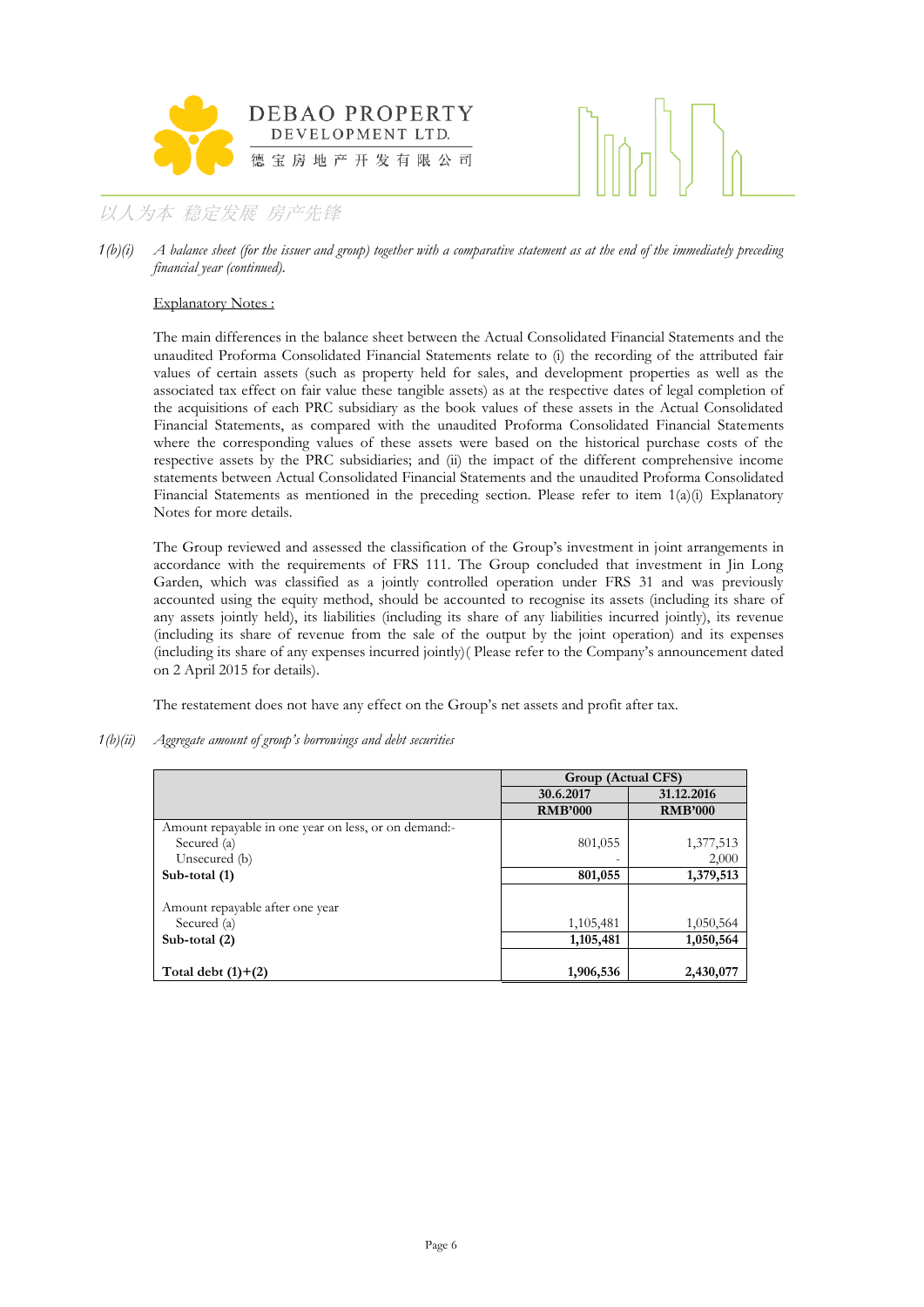

#### *1(b)(ii) Aggregate amount of group's borrowings and debt securities (continued)*

#### **Bank loans**

Loans from a lender amounting to RMB196,400,000 (2016: RMB249,150,000) with an effective interest rate from 4.35% to 6.79% (2016: 4.85% to 6.80%) per annum, is secured by directors of the Group and subsidiaries, restricted cash and cash equivalents and investment properties (2016: secured by directors of the Group and subsidiaries, restricted cash and cash equivalents and investment properties) and repayable in 2017 and 2018 (2016: repayable in 2017).

Loans from a lender amounting to RMB352,000,000 (2016: RMB197,300,000) with an effective interest rate from 5.66% to 6.09% (2016: 4.85% to 7%) per annum, is secured by a director of the Group and subsidiaries, land use rights of the Group, property, plant and equipment and investment properties and repayable in 2017 (2016: repayable in 2016 and 2017).

Loans from a lender amounting to RMB30,500,000 (2016: RMB32,600,000) with an effective interest rate of 5.22% (2016: 5.22%) per annum, is secured by restricted cash and cash equivalents and land use rights of the Group (2016: secured by restricted cash and cash equivalents and land use rights of the Group) and repayable in 2017 (2016: repayable in year-end 2016 and 2017).

Loans from a lender amounting to RMB48,000,000 (2016: RMB12,000,000) with an effective interest rate of 4.35% (2016: 4.91%) per annum, is secured by restricted cash and cash equivalents (2016: secured by restricted cash and cash equivalents) and repayable in 2017 (2016: repayable in 2016).

Loans from a lender amounting to RMB174,155,000 (2016: RMB175,536,000) with an effective interest rate from 1.65% to 1.9% (2016: 3.16% to 3.25%) per annum, is secured by restricted cash and cash equivalents and repayable in 2017 (2016: repayable in 2016).

#### **Other loans (secured)**

Loans were raised together with a contractor for a total of RMB199,500,000 (2016: RMB113,627,000) with interest rates ranging from 7% to prime rate, repayable within one (1) to ten (10) years, secured by certain land use rights. RMB98,169,000 (2016: RMB90,975,000) has been advanced to the Group and is repayable on demand.

Loans from a lender amounting to RMB836,447,000 (2016: RMB192,636,000) with effective interest rates from 9.92% to 12.7% (2016: approximately 14%) per annum and is secured by a director of the Group and subsidiaries, properties held for sale, development properties, land use rights of the Group and investment properties. The current portion of this loan amounted to RMB384,000,000 (2016: RMB47,757,000) is repayable in twelve months, while the non-current portion of this loan amounted to RMB452,447,000 (2016: RMB144,879,000).

A loan from a lender amounting to RMB51,255,000 (2016: RMB332,265,000) with an effective interest rate of 15% (2016: 15%) per annum, is secured by a director of the Group and his shares in the Company and subsidiaries and repayable in 2017 (2016: repayable in 2017).

A loan from a lender amounting to RMB18,279,000 (2016: RMB18,279,000) with an effective interest rate of 18% per annum, is secured by land use rights (2016: unsecured) and repayable in 2017 (2016: repayable in the second half year of 2016).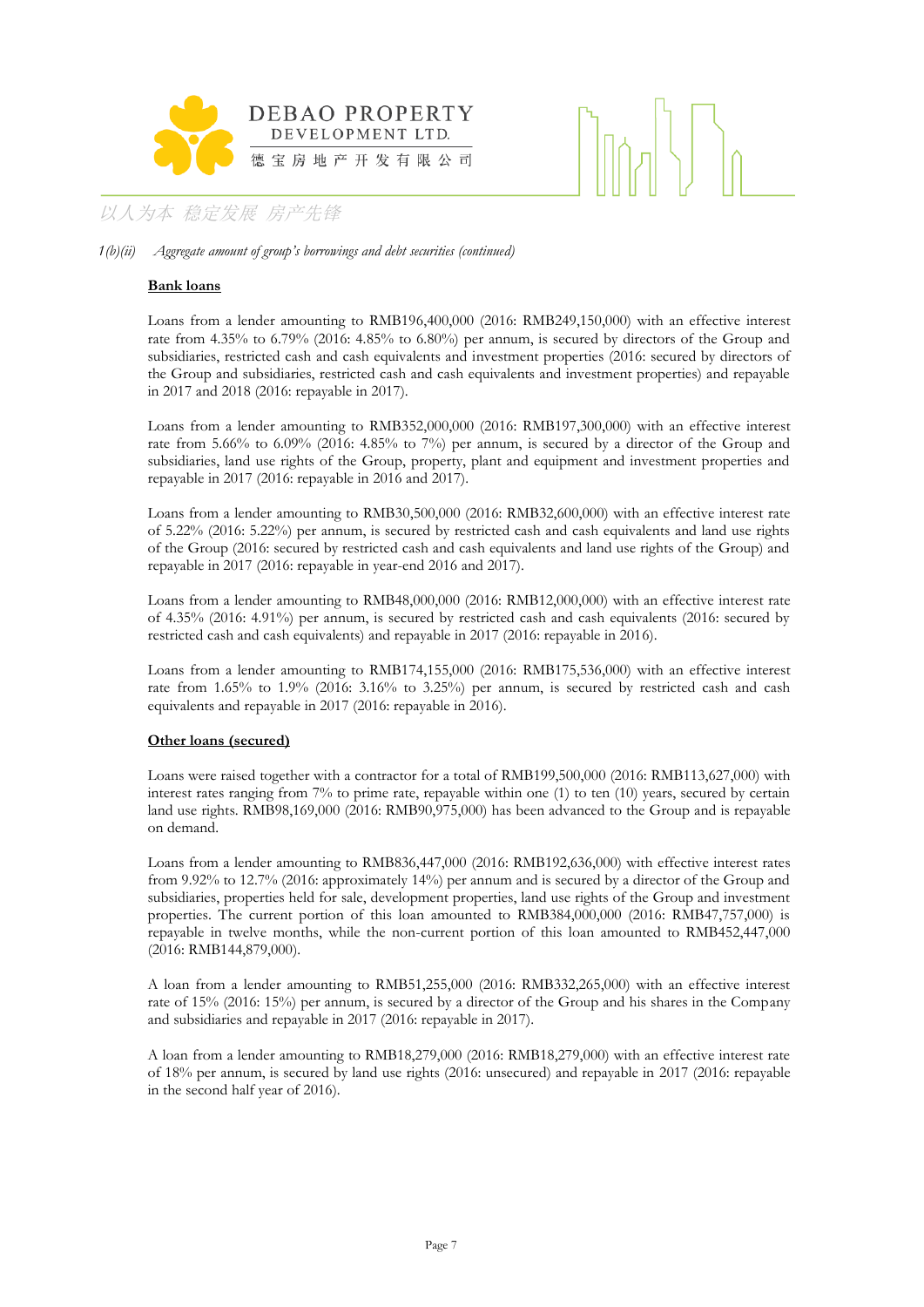

## $\bigcap_{n\in\mathbb{N}}$

## 以人为本 稳定发展 房产先锋

*1(c) A cashflow statement (for the group), together with a comparative statement for the corresponding period for the immediately preceding financial year.*

|                                                           | <b>Actual CFS</b> |                |                |                |  |  |
|-----------------------------------------------------------|-------------------|----------------|----------------|----------------|--|--|
|                                                           | 2Q2017            | 2Q2016         | 1H2017         | 1H2016         |  |  |
|                                                           | <b>RMB'000</b>    | <b>RMB'000</b> | <b>RMB'000</b> | <b>RMB'000</b> |  |  |
| Cash flows from operating activities                      |                   |                |                |                |  |  |
| (Loss) profit before tax                                  | (28, 371)         | (20, 911)      | 78,077         | 12,064         |  |  |
| Adjustments for:                                          |                   |                |                |                |  |  |
| Depreciation and amortisation                             | 912               | 849            | 1,824          | 1,770          |  |  |
| Interest expense                                          | 21,442            | 17,628         | 46,141         | 34,269         |  |  |
| Interest income                                           | (1)               | (1,288)        | (451)          | (2,476)        |  |  |
| Unrealized exchange gain                                  | 14,918            | (9,326)        | 3,982          | (64,309)       |  |  |
| Operating gain (loss) before working capital changes      | 8,900             | (13, 048)      | 129,573        | (18, 682)      |  |  |
| Trade and other receivables                               | 1,559             | (40, 764)      | (109, 715)     | 25,524         |  |  |
| Development properties                                    | (202, 645)        | (372, 669)     | (113,328)      | (502, 721)     |  |  |
| Property held for sales                                   | 1,273             | 3,262          | 2,926          | 1,295          |  |  |
| Amount due from customers for contract work               |                   |                | 949            |                |  |  |
| Inventories                                               | (270)             | 1              | (1,622)        | (1)            |  |  |
| Trade and other payables                                  | (67,064)          | 232,540        | 184,386        | 267,911        |  |  |
| Amounts due to related parties                            |                   | (765)          |                | 1,434          |  |  |
| Net cash (used in) generated from operations              | (258, 247)        | (191, 443)     | 93,169         | (225, 240)     |  |  |
| Interest paid                                             | (21, 442)         | (46, 136)      | (46, 141)      | (92, 333)      |  |  |
| Interest received                                         | 1                 | 1,288          | 451            | 2,476          |  |  |
| Income taxes paid                                         | (1)               | (5,357)        | (3,187)        | (6,998)        |  |  |
| Net cash (used in) generated from operating activities    | (279, 689)        | (241, 648)     | 44,292         | (322,095)      |  |  |
| Cash flows from investing activities                      |                   |                |                |                |  |  |
| Purchases of properties, plant and equipment              | (1,229)           | (232)          | (2, 458)       | (946)          |  |  |
| Addition in investment property                           |                   | (118)          |                | (361)          |  |  |
| Advance to joint venture                                  |                   | (2,933)        |                | (7,800)        |  |  |
| Proceeds from disposal of subsidiary                      | 294,841           |                | 344,841        |                |  |  |
| Disposal of other investment                              | 1,558             |                | 2,849          |                |  |  |
| Net cash generated (used in) from investing activities    | 295,170           | (3,283)        | 345,232        | (9,107)        |  |  |
|                                                           |                   |                |                |                |  |  |
| Cash flows from financing activities                      |                   |                |                |                |  |  |
| Amounts due from related parties                          |                   | (476)          |                | (920)          |  |  |
| Fixed deposit & restricted cash                           | 44,548            | (30,201)       | 14,677         | (42,949)       |  |  |
| Proceeds from bank and other loans                        |                   | 504,971        |                | 582,971        |  |  |
| Repayment of bank and other loans                         | (76, 492)         | (121, 140)     | (468, 811)     | (190, 523)     |  |  |
| Net cash (used in) generate from financing activities     | (31, 944)         | 353,154        | (454, 134)     | 348,579        |  |  |
| Net (decrease) increase in cash and cash equivalents      | (16, 463)         | 108,223        | (64, 610)      | 17,377         |  |  |
| Cash and cash equivalents at the beginning of the periods | 40,301            | 88,668         | 88,448         | 177,424        |  |  |
| Effects of exchange rate changes on the balance of        |                   |                |                |                |  |  |
| cash held in foreign currency                             |                   | 6,339          |                | 8,429          |  |  |
| Cash and cash equivalents at the end of the periods       | 23,838            | 203,230        | 23,838         | 203,230        |  |  |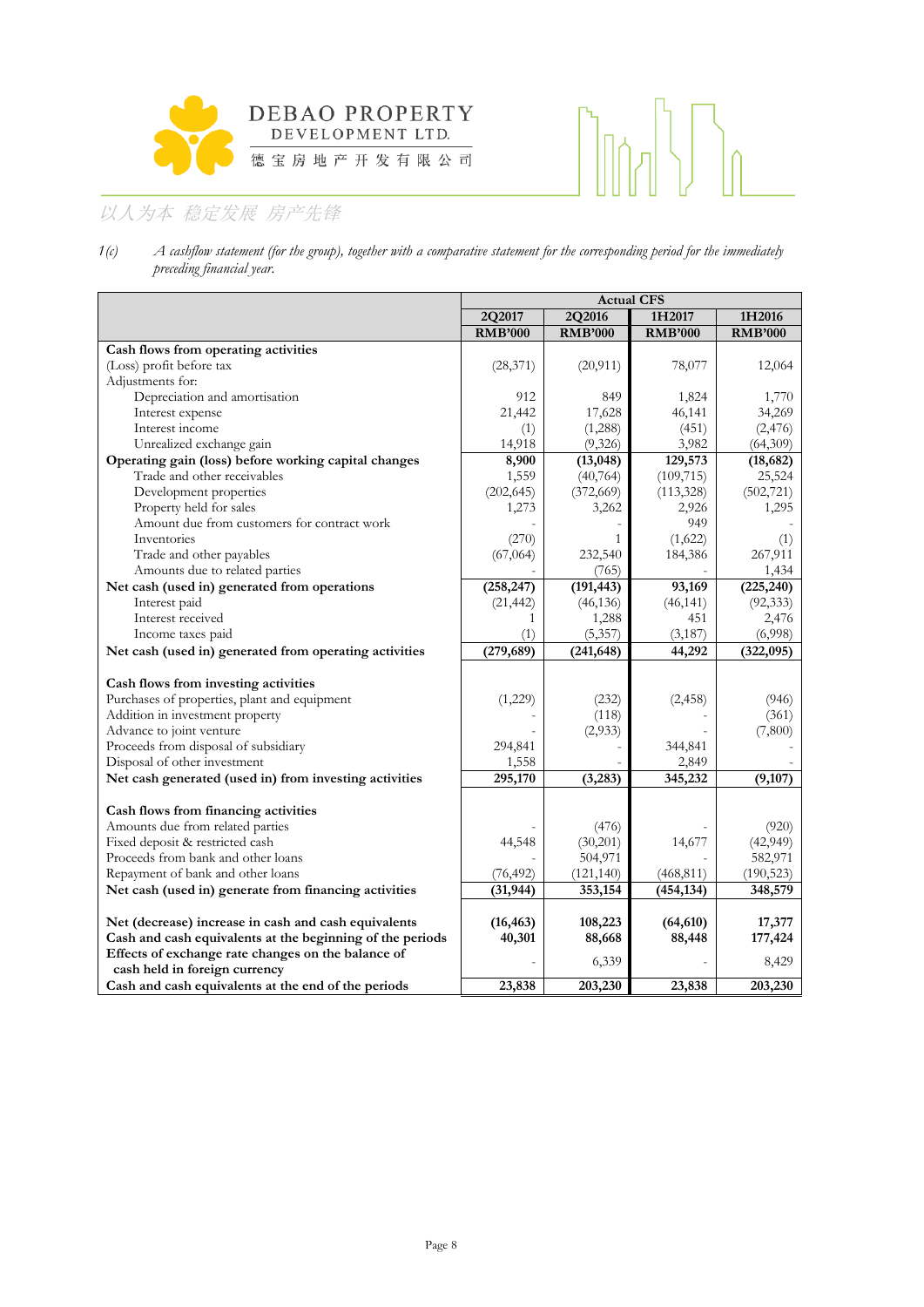



*1(c) A cashflow statement (for the group), together with a comparative statement for the corresponding period for the immediately preceding financial year (continued).*

|                                                                                     | Proforma CFS        |                |                |                |  |  |
|-------------------------------------------------------------------------------------|---------------------|----------------|----------------|----------------|--|--|
|                                                                                     | 2Q2017              | 2Q2016         | 1H2017         | 1H2016         |  |  |
|                                                                                     | <b>RMB'000</b>      | <b>RMB'000</b> | <b>RMB'000</b> | <b>RMB'000</b> |  |  |
| Cash flows from operating activities                                                |                     |                |                |                |  |  |
| (Loss) profit before tax                                                            | (28, 371)           | (20, 514)      | 79,079         | 12,578         |  |  |
| Adjustments for:                                                                    |                     |                |                |                |  |  |
| Depreciation and amortisation                                                       | 912                 | 792            | 1,824          | 1,657          |  |  |
| Interest expense                                                                    | 21,442              | 17,628         | 46,141         | 34,269         |  |  |
| Interest income                                                                     | (1)                 | (1,288)        | (451)          | (2, 476)       |  |  |
| Unrealized exchange gain                                                            | 14,918              | (9,326)        | 3,984          | (64,309)       |  |  |
| Operating gain (loss) before working capital changes                                | 8,900               | (12,708)       | 130,577        | (18, 281)      |  |  |
| Trade and other receivables                                                         | 1,557               | (40, 764)      | (24, 617)      | 25,524         |  |  |
| Development properties                                                              | (202, 645)          | (372, 755)     | (199, 722)     | (502, 868)     |  |  |
| Property held for sales                                                             | 1,273               |                | 2,926          |                |  |  |
| Amount due from customers for contract work                                         |                     |                | 949            |                |  |  |
| Inventories                                                                         | (270)               | 1              | (1,622)        | (1)            |  |  |
| Trade and other payables                                                            | (67,062)            | 232,540        | 262,829        | 267,911        |  |  |
| Amounts due to related parties                                                      |                     | (765)          |                | 1,434          |  |  |
| Net cash (used in) generated from operations                                        | (258, 247)          | (191, 443)     | 171,320        | (225, 240)     |  |  |
| Interest paid                                                                       | (21, 442)           | (46, 136)      | (46, 141)      | (92, 333)      |  |  |
| Interest received                                                                   | 1                   | 1,288          | 451            | 2,476          |  |  |
| Income taxes paid                                                                   | (1)                 | (5, 357)       | (3,187)        | (6,998)        |  |  |
| Net cash (used in) generated from operating activities                              | (279, 689)          | (241, 648)     | 122,443        | (322,095)      |  |  |
| Cash flows from investing activities                                                |                     |                |                |                |  |  |
| Purchases of properties, plant and equipment                                        | (1,229)             | (232)          | (2, 458)       | (946)          |  |  |
| Addition in investment property                                                     |                     | (118)          |                | (361)          |  |  |
| Advance to joint venture                                                            |                     | (2,933)        |                | (7,800)        |  |  |
| Proceeds from disposal of subsidiary                                                | 294,841             |                | 344,840        |                |  |  |
| Disposal of other investment                                                        | 1,558               |                | 2,849          |                |  |  |
| Net cash (used in) generated from investing activities                              | 295,170             | (3,283)        | 345,231        | (9,107)        |  |  |
|                                                                                     |                     |                |                |                |  |  |
| Cash flows from financing activities                                                |                     |                |                |                |  |  |
| Amounts due from related parties                                                    |                     | (476)          |                | (920)          |  |  |
| Fixed deposit & restricted cash                                                     | 44,548              | (30,201)       | 14,677         | (42, 949)      |  |  |
| Proceeds from bank and other loans                                                  |                     | 504,971        |                | 582,971        |  |  |
| Repayment of bank and other loans                                                   | (76, 492)           | (121, 140)     | (546, 961)     | (190, 523)     |  |  |
| Net cash (used in) generated from financing activities                              | (31, 944)           | 353,154        | (532, 284)     | 348,579        |  |  |
|                                                                                     |                     |                |                |                |  |  |
| Net (decrease) increase in cash and cash equivalents                                | (16, 463)<br>40,301 | 108,223        | (64, 610)      | 17,377         |  |  |
| Cash and cash equivalents at the beginning of the periods                           |                     | 88,668         | 88,448         | 177,424        |  |  |
| Effects of exchange rate changes on the balance of<br>cash held in foreign currency | $\overline{0}$      | 6,339          |                | 8,429          |  |  |
| Cash and cash equivalents at the end of the periods                                 | 23,838              | 203,230        | 23,838         | 203,230        |  |  |

Explanatory Notes:

Notwithstanding the fair value adjustments to the cost of property development sales of our existing development properties during our Restructuring Exercise, such fair value adjustments do not affect the operating cash flows from existing development properties.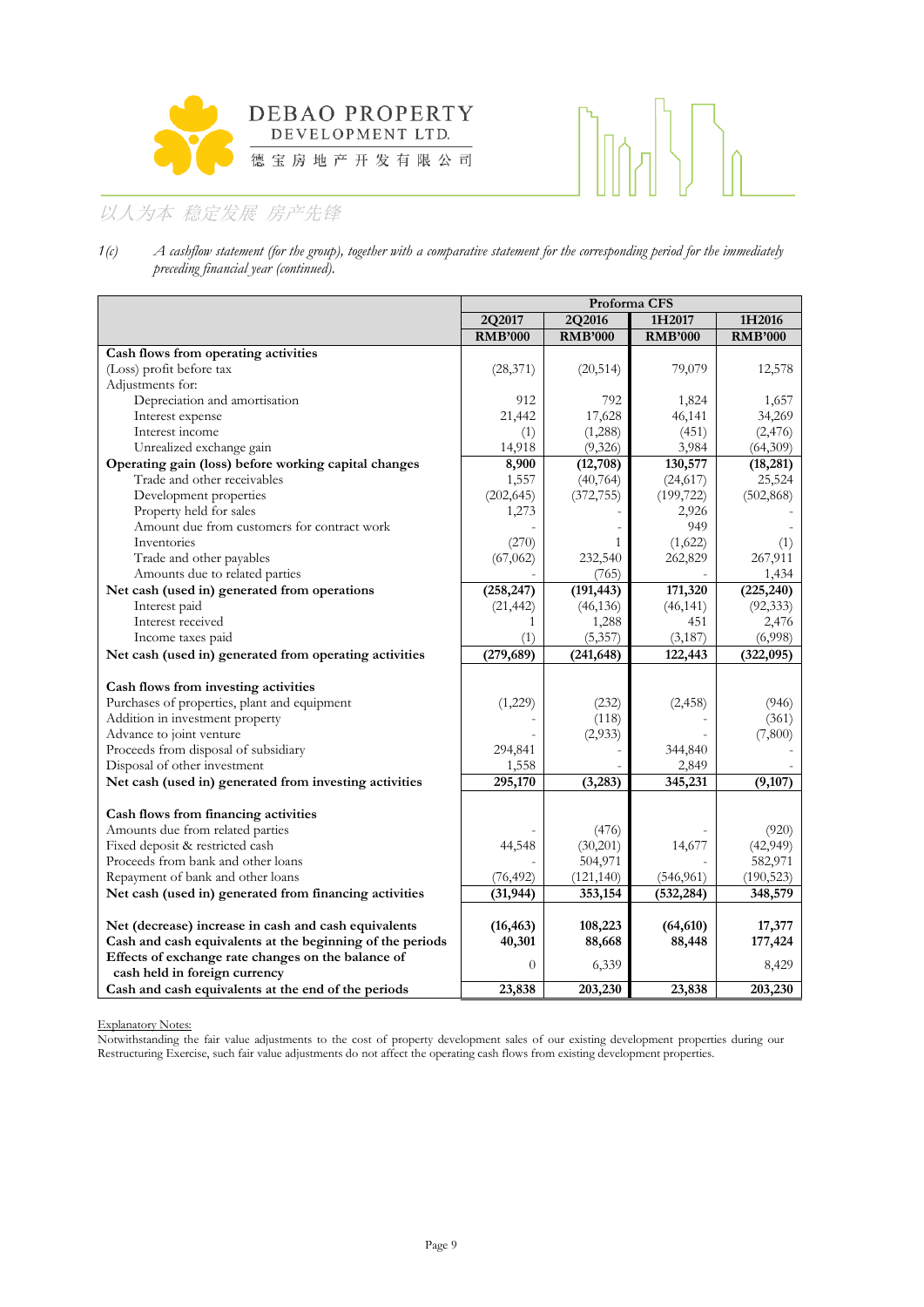



1(d)(i) A statement (for the issuer and group) showing either (i) all changes in equity or (ii) changes in equity other than those arising from capitalisation issues and distributions to shareholders, together with a *comparative statement for the corresponding period of the immediately preceding financial year.*

|                                                |                | Group - Actual CFS |                |                  |                |                |                 |                |                |
|------------------------------------------------|----------------|--------------------|----------------|------------------|----------------|----------------|-----------------|----------------|----------------|
|                                                |                |                    |                |                  |                |                | Attributable to |                |                |
|                                                |                |                    |                |                  |                |                | equity holders  | Non-           |                |
|                                                | <b>Issued</b>  | Retained           | Translation    | <b>Statutory</b> | Capital        | Revaluation    | of the          | Controlling    |                |
|                                                | Capital        | Earnings           | Reserve        | Reserve          | Reserve        | Reserve        | Company         | Interests      | Total          |
|                                                | <b>RMB'000</b> | <b>RMB'000</b>     | <b>RMB'000</b> | <b>RMB'000</b>   | <b>RMB'000</b> | <b>RMB'000</b> | <b>RMB'000</b>  | <b>RMB'000</b> | <b>RMB'000</b> |
| Balance as at 1 January 2016                   | 909,831        | 422,395            | 27,016         | 23,887           | 86724          | 17,788         | 1,487,641       | 10,566         | 1,498,207      |
| Total comprehensive gain (loss) for the period |                | 17,107             | (41, 281)      |                  |                |                | (24, 174)       | (4,627)        | (28, 801)      |
| Balance as at 30 Jun 2016                      | 909,831        | 439,502            | (14,265)       | 23,887           | 86,724         | 17,788         | 1,463,467       | 5,939          | 1,469,406      |
|                                                |                |                    |                |                  |                |                |                 |                |                |
| Balance as at 1 January 2017                   | 909,831        | 229,543            | (152)          | 23,887           | 86,724         | 17,788         | 1,267,621       | 2,678          | 1,270,299      |
| Total comprehensive gain (loss) for the period |                | 82,257             | 3,982          |                  |                |                | 86,239          | (4,533)        | 81,706         |
| Disposal of subsidiaries                       |                |                    |                |                  |                | (17, 788)      | (17, 788)       |                | (17, 788)      |
| Balance as at 30 Jun 2017                      | 909,831        | 311,800            | 3,830          | 23,887           | 86,724         |                | 1,336,072       | (1, 855)       | 1,334,217      |

|                                                |                | Group - Proforma CFS |                |                |                  |                |                |                |                |                |
|------------------------------------------------|----------------|----------------------|----------------|----------------|------------------|----------------|----------------|----------------|----------------|----------------|
|                                                |                |                      |                |                |                  |                |                | Attributable   |                |                |
|                                                |                |                      |                |                |                  |                |                | to equity      |                |                |
|                                                |                |                      |                |                |                  |                |                | holders of     | Non-           |                |
|                                                | <b>Issued</b>  | Retained             | Translation    | Proforma       | <b>Statutory</b> | Capital        | Revaluation    | the Company    | Controlling    |                |
|                                                | Capital        | Earnings             | Reserve        | Reserve        | Reserve          | Reserve        | Reserve        |                | Interests      | Total          |
|                                                | <b>RMB'000</b> | <b>RMB'000</b>       | <b>RMB'000</b> | <b>RMB'000</b> | <b>RMB'000</b>   | <b>RMB'000</b> | <b>RMB'000</b> | <b>RMB'000</b> | <b>RMB'000</b> | <b>RMB'000</b> |
| Balance as at 1 January 2016                   | 909,831        | 355,310              | 27,016         | (148, 414)     | 31,442           | 86,724         | 21,707         | 1,283,616      | 10,566         | 1,294,182      |
| Total comprehensive gain (loss) for the period |                | 17,492               | (41, 281)      |                |                  |                |                | (23, 789)      | (4,627)        | (28, 416)      |
| Balance as at 30 Jun 2016                      | 909,831        | 372,802              | (14,265)       | (148, 414)     | 31,442           | 86,724         | 21,707         | 1,259,827      | 5,939          | 1,265,766      |
|                                                |                |                      |                |                |                  |                |                |                |                |                |
| Balance as at 1 January 2017                   | 909,831        | 164,410              | (154)          | (148, 414)     | 31,442           | 86,724         | 21,707         | 1,065,546      | 2,678          | 1,068,224      |
| Total comprehensive gain (loss) for the period |                | 83,257               | 3,984          |                |                  |                |                | 87,241         | (4,533)        | 82,708         |
| Disposal of subsidiaries                       |                |                      |                |                |                  |                | (17, 788)      | (17, 788)      |                | (17, 788)      |
| Balance as at 30 Jun 2017                      | 909,831        | 247,667              | 3,830          | (148, 414)     | 31,442           | 86,724         | 3,919          | 1,134,999      | (1, 855)       | 1,133,144      |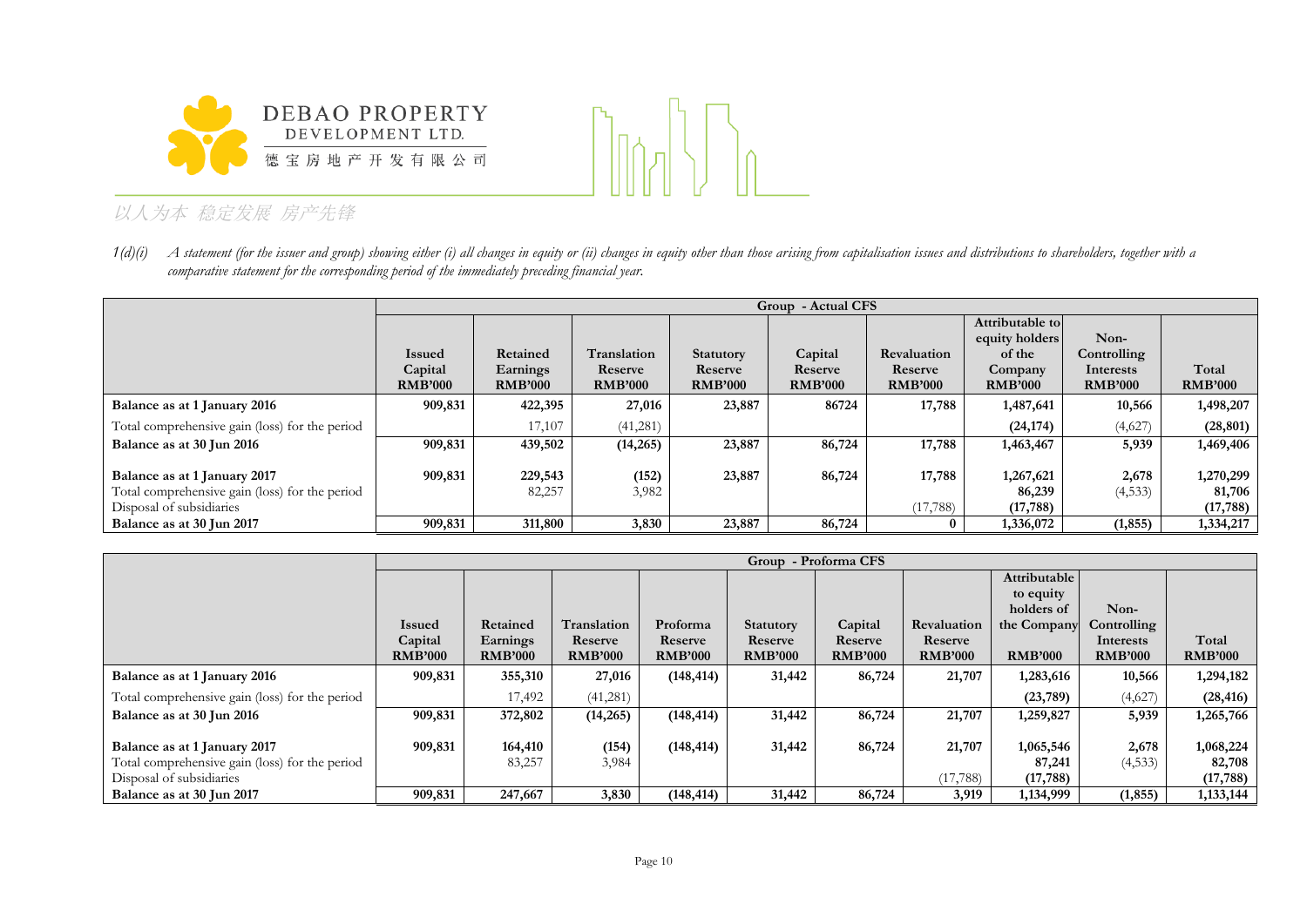



*1(d)(i) A statement (for the issuer and group) showing either (i) all changes in equity or (ii) changes in equity other than those arising from capitalisation issues and distributions to shareholders, together with a comparative statement for the corresponding period of the immediately preceding financial year (continued).*

|                                                   |                |                       | Company                |                |
|---------------------------------------------------|----------------|-----------------------|------------------------|----------------|
|                                                   | Share capital  | Accumulated<br>losses | Translation<br>reserve | Total          |
|                                                   | <b>RMB'000</b> | <b>RMB'000</b>        | <b>RMB'000</b>         | <b>RMB'000</b> |
| Balance as at 1 January 2016                      | 909,831        | (286, 847)            | (37,600)               | 585,384        |
| Total comprehensive gain (loss) for the<br>period |                | (2,376)               | 42,155                 | 39,779         |
| Balance as at 30 Jun 2016                         | 909,831        | (289, 223)            | 4,555                  | 625,163        |
|                                                   |                |                       |                        |                |
| Balance as at 1 January 2017                      | 909,831        | (298, 051)            | (10, 452)              | 601,328        |
| Total comprehensive gain (loss) for the<br>period |                | 433,865               | 15,151                 | 449,016        |
| Balance as at 30 Jun 2017                         | 909,831        | 135,814               | 4,699                  | 1,050,344      |

*1(d)(ii) Details of any changes in the company's share capital arising from rights issue, bonus issue, share buy-backs, exercise of share options or warrants, conversion of other issues of equity securities, issue of shares for cash or as consideration for acquisition or for any other purpose since the end of the previous period reported on. State also the number of shares that may be issued on conversion of all the outstanding convertibles as at the end of the current financial period reported on and as at the end of the corresponding period of the immediately preceding financial year.*

Nil.

*1(d)(iii) To show the total number of issued shares excluding treasury shares as at the end of the current financial period and as at the end of the immediately preceding year.*

There are no treasury shares as at 31 December 2016 and 30 Jun 2017 respectively.

Number of ordinary shares and share capital of our Company as at the balance sheet dates:

|                       | 30.6.2017    |         | 31.12.2016   |         |  |  |
|-----------------------|--------------|---------|--------------|---------|--|--|
|                       | No of shares | S\$'000 | No of shares | S\$'000 |  |  |
| Issued and fully paid | 74,999,688   | 143,750 | 74,999,688   | 143,750 |  |  |

*1(d)(iv) A statement showing all sales, transfers, disposal, cancellation and/or use of treasury shares as at the end of the current financial period reported on*.

Nil.

*2. Whether the figures have been audited or reviewed and in accordance with which auditing standard or practice.*

The figures have neither been audited nor reviewed by the Company's auditors.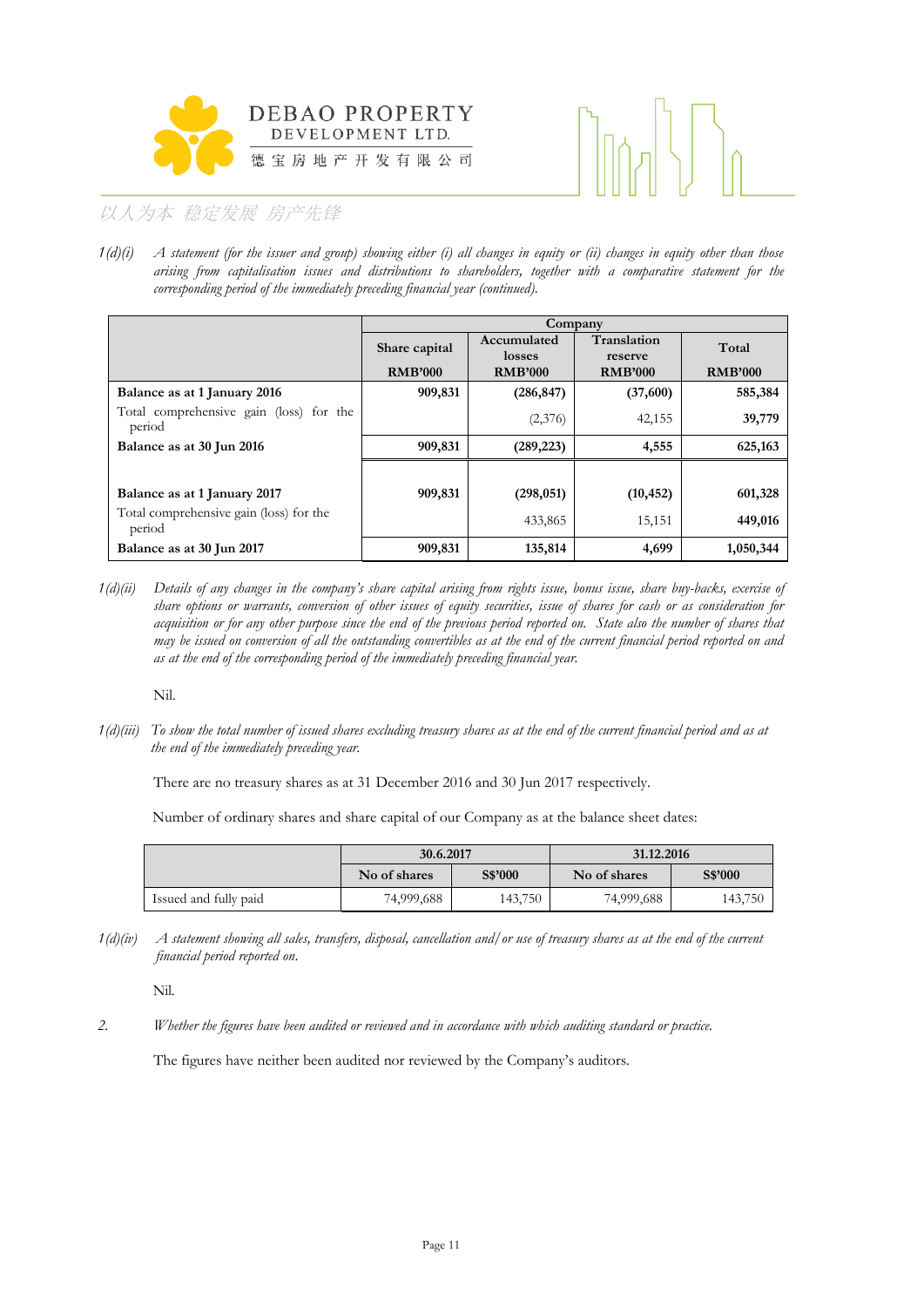



*3. Where the figures have been audited or reviewed, the auditors' report (including any qualifications or emphasis of a matter).*

Not applicable.

*4. Whether the same accounting policies and methods of computation as in the issuer's most recently audited annual financial statements have been applied (continued).*

The Group has applied the same accounting policies and methods of computation in its unaudited financial statements for 2Q2017 and 1H2017 as those of the audited financial statements for the year ended 31 December 2016, as well as all the applicable Financial Reporting Standards ("FRS") which became effective for financial years beginning on or after 1 January 2017. The adoption of all new and revised FRSs has no material effect on the 2Q2017 and 1H2017 unaudited financial statements.

*5. If there are any changes in the accounting policies and methods of computation, including any required by an accounting standard, what has changed, as well as the reasons for, and the effect of, the change.*

Nil.

*6. Earnings per ordinary share (EPS) of the group for the current financial period reported on and the corresponding period of the immediately preceding financial year, after deducting any provision for preference dividends.*

| <b>RMB</b> fens         | <b>Actual CFS</b> |               |        |        |  |
|-------------------------|-------------------|---------------|--------|--------|--|
|                         | 202017            | <b>2O2016</b> | 1H2017 | 1H2016 |  |
| Profit (Loss) Per Share |                   |               |        |        |  |
| Basic (a)               | (34.72)           | (23.18)       | 109.67 | 44.OI  |  |

| <b>RMB</b> fens         | Proforma CFS                                |         |       |                |  |
|-------------------------|---------------------------------------------|---------|-------|----------------|--|
|                         | <b>2O2016</b><br>2O2017<br>1H2017<br>1H2016 |         |       |                |  |
| Profit (Loss) Per Share |                                             |         |       |                |  |
| Basic (a)               | 70<br>′34.7<br>∠                            | (22.79) | 11.01 | 22.22<br>4J.JZ |  |

(a) Basic earnings per share has been computed based on the ordinary shares capital of 74,999,688 shares ie: number of ordinary shares issued and paid-up, please refer to item 1(d)(iii).

*7. Net asset value (for the issuer and group) per ordinary share based on issued share capital of the issuer at the end of the (a) current period reported on and (b) immediately preceding financial year.*

|                                                                                                              | Group             |            |              |            | Company           |            |
|--------------------------------------------------------------------------------------------------------------|-------------------|------------|--------------|------------|-------------------|------------|
|                                                                                                              | <b>Actual CFS</b> |            | Proforma CFS |            | <b>Actual CFS</b> |            |
|                                                                                                              | 30.6.2017         | 31.12.2016 | 30.6.2017    | 31.12.2016 | 30.6.2017         | 31.12.2016 |
| Net<br>asset<br>value<br>per<br>ordinary share based on<br>issued share capital at<br>end of financial year* | 17.79             | 16.94      | 15.11        | 14.24      | 14.00             | 8.02       |

\* Net asset value per share has been computed based on the ordinary share capital of 74,999,688 shares ie: number of ordinary shares issued and paid-up, refer to item  $1(\overrightarrow{d})$ (iii)).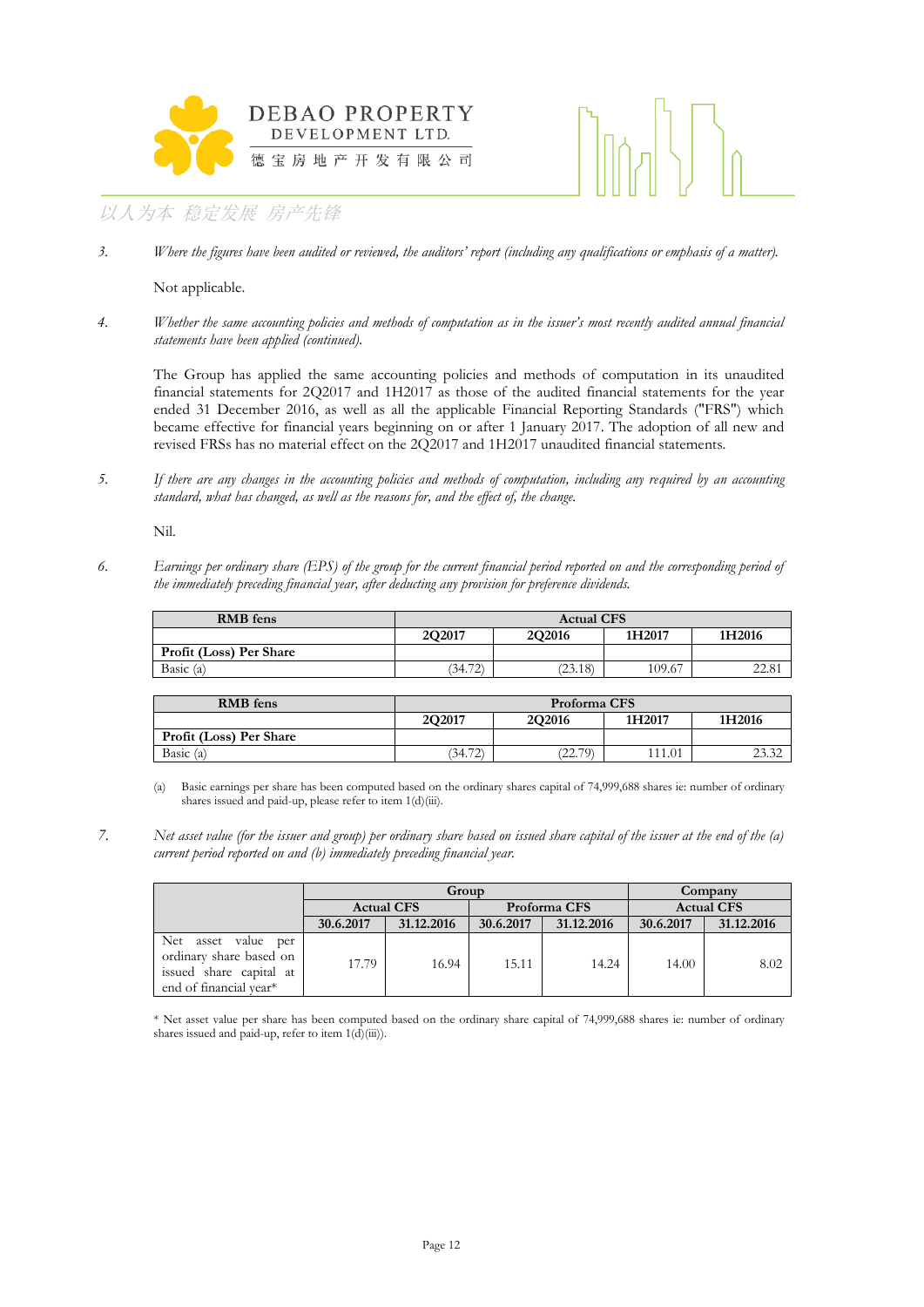



- *8. A review of performance of the group, to the extent necessary for a reasonable understanding of the group's business. It must include a discussion of the following:*
	- *(a) any significant factor that affected the turnover, costs and earnings of the group for the current financial period reported on, including (where applicable) seasonal or cyclical factors; and*
	- *(b) any material factors that affected the cash flow, working capital, assets or liabilities of the group during the current financial period reported on.*

#### **Key differences in the comprehensive income statement and balance sheet items of our Actual Consolidated Financial statements and our Proforma Consolidated Financial statements for 2Q2017 and 1H2017**

|                               |                | 30.6.2017      |                |  |
|-------------------------------|----------------|----------------|----------------|--|
|                               | Actual*        | Proforma*<br>ж | ***            |  |
|                               | <b>RMB'000</b> | <b>RMB'000</b> | <b>RMB'000</b> |  |
| <b>Balance sheet items</b>    |                |                |                |  |
| Property held for sales       | 80,354         | 55,154         | 25,200         |  |
| Development properties        | 1,286,662      | 1,048,570      | 238,092        |  |
| Property, plant and equipment | 21,593         | 18,716         | 2,877          |  |
| Deferred tax liabilities      | 344,349        | 279,012        | 65,337         |  |
| Shareholders' equity          | 1,334,217      | 1,133,144      | 201,073        |  |

|                         | 2Q2017         |                | <b>Difference</b><br>1H2017 |                | Difference     |                |
|-------------------------|----------------|----------------|-----------------------------|----------------|----------------|----------------|
|                         | Actual*        | Proforma**     | ***                         | Actual*        | Proforma**     | $***$          |
|                         | <b>RMB'000</b> | <b>RMB'000</b> | <b>RMB'000</b>              | <b>RMB'000</b> | <b>RMB'000</b> | <b>RMB'000</b> |
| Comprehensive income    |                |                |                             |                |                |                |
| statements items        |                |                |                             |                |                |                |
| Cost of sales           | (10,251)       | (10,251)       | $\overline{\phantom{a}}$    | (30, 302)      | (28,966)       | (1, 336)       |
| Administrative expenses | (12, 374)      | (12, 374)      | $\overline{\phantom{a}}$    | (17, 713)      | (17, 713)      |                |
| Income tax expense      | (160)          | (160)          | $\overline{\phantom{0}}$    | (355)          | (355)          |                |
| Loss for the period     | (28, 531)      | (28, 531)      |                             | 77,722         | 78,724         | (1,002)        |

\* Based on the unaudited Actual Consolidated Financial Statements.

\*\* Based on the unaudited Proforma Consolidated Financial Statements.

\*\*\* Refer to Explanatory Notes 1(a)(i) and 1(b)(i).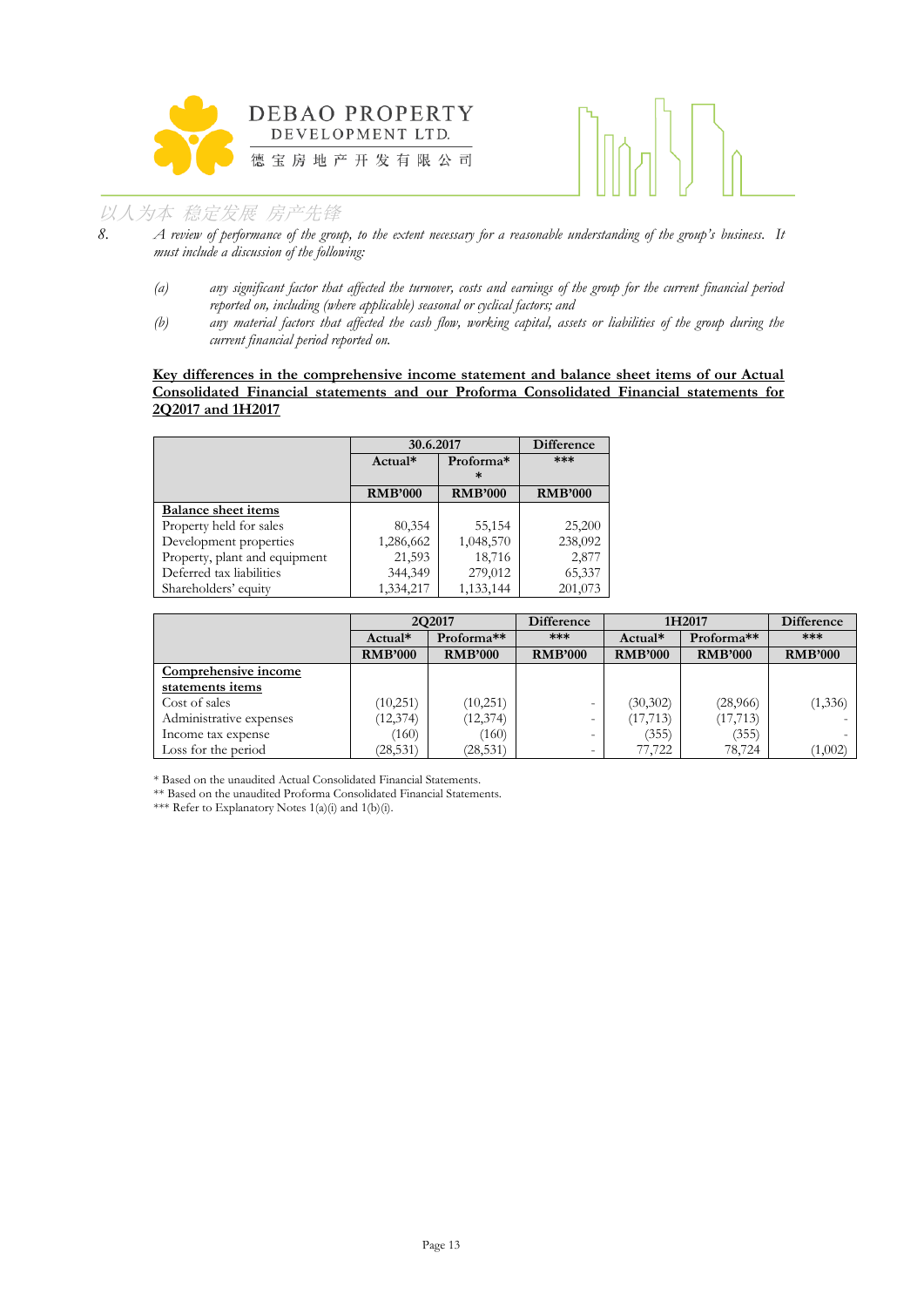



*8. A review of performance of the group, to the extent necessary for a reasonable understanding of the group's business. It must include a discussion of the following (continued):*

#### **Review based on unaudited Actual Consolidated Financial Statements**

#### **Income statement**

#### **Revenue**

Our Group's revenue increased by RMB8.1 million, or 28%, from RMB28.6 million in 1H2016 to RMB36.8 million in 1H2017. The increase was mainly attributed to the increase in revenue from our property development sales by RMB7.8 million from RMB22.1 million in 1H2016 to RMB29.9 million in 1H2017. The increase in revenue from the property development sales was mainly due to a higher GFA sold and recognized and a higher average selling price ("ASP") per square metre ("sqm") achieved in 1H2017 compared with the previous corresponding period.

The increase in revenue was partially offset by a decrease in property management service income and property rental income of RMB1.0 million. The decrease in property management service income and property rental income was mainly attributable to the disposal of the Sanshui Project and the property management service in relation thereto.

There was no significant change in revenue contribution from construction contracts.

#### **Cost of Sales and Gross Profit**

Our cost of sales increased by RMB12.4 million, or 70%, from RMB17.9 million in 1H2016 to RMB36.8 million in 1H2017. This was mainly due to an increase in cost of property development sales.

The quantum of the total fair value adjustments to our cost of property development sales over time would be limited to the aggregate of the excess of attributed fair values of these properties over the corresponding historical book values at the time of acquisition of approximately RMB488.7 million (excluding the offset against estimated deferred tax liability adjustment of approximately RMB122.2 million). As the cumulative fair value adjustments to our cost of property development sales amounted to RMB230.0 million as at end of 2Q2017, the aggregate of remaining fair value adjustments to our future cost of property development sales in the Actual Consolidated Financial Statements will only be up to RMB258.7 million (excluding the offset against estimated deferred tax liability adjustment of approximately RMB55.6 million, which will result in net future fair value adjustments of approximately RMB203.1 million only)**.**

Our overall gross profit margin decreased from 37.6% in 1H2016 to 17.6% in 1H2017 as a result of a decrease in proportion of property rental income to total revenue, which has a higher gross profit margin.

With the exclusion of the non-cash fair value adjustment on the cost of property development sales due to the application of SFRS 103 (the "SFRS 103 Adjustment"), the proforma gross profit margins attained are at 21.2% and 39.0% in 1H2017 and 1H2016 respectively.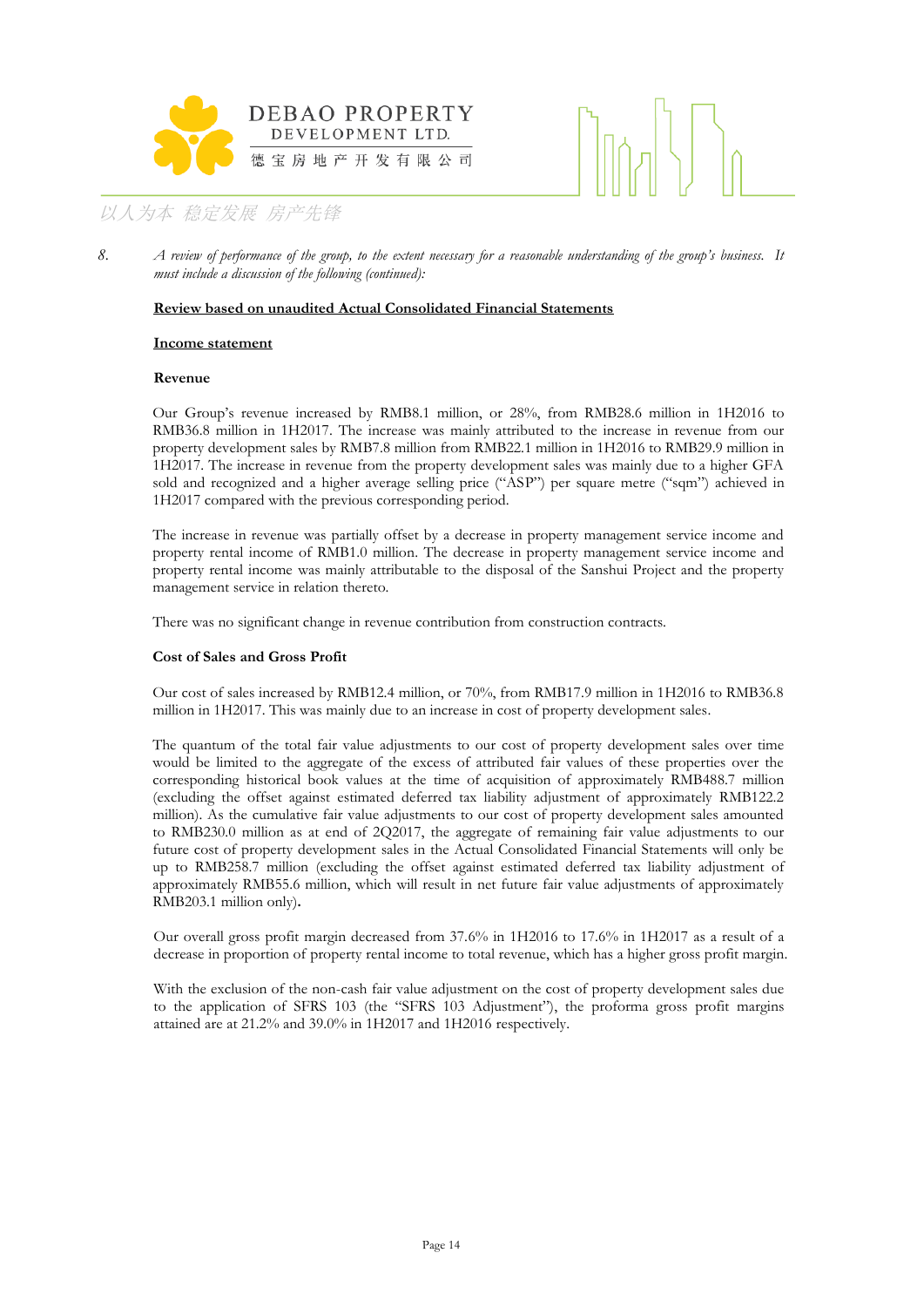



*8. A review of performance of the group, to the extent necessary for a reasonable understanding of the group's business. It must include a discussion of the following (continued):*

#### **Other Income**

Other operating income mainly includes disposal gain and loss on subsidiaries, interest income, foreign exchange gain and miscellaneous income, the majority of which is surcharge income from property management services.

Other income increased by RMB74.5 million or approximately 111% from RMB66.9 million in 1H2016 to RMB141.4 million in 1H2017, mainly due to an increase in disposal gain as a result of the disposal of 100% shareholdings in Infinity Real Estate Holdings Pte. Ltd (together with its wholly-owned subsidiary, Foshan Sanshui Nengrun Property Development Co., Ltd.) and Foshan Sanshui Fangao Land Co., Ltd (the "**Subsidiary Disposal**"), offset by a decrease in foreign exchange gain in 1H2016 due to the appreciation of Malaysian Ringgit against the US dollar as our Group had invested in our Malaysian projects financed by overseas facilities in US dollars.

#### **Selling and Distribution Expenses**

Selling expenses primarily included staff cost, advertising and promotion expenses, sales commissions, sales offices rental expenses and maintenance costs.

Selling and distribution expenses increased by RMB1.1 million in 1H2017 as compared with the respective period of FY2016. The higher selling and distribution expenses in 1H2017 were due mainly to the expenses incurred in the marketing of the commercial units of Sihui City Mall (a property development project located at Sihui Avenue, Dongcheng, Sihui City).

#### **Administrative Expenses**

Administrative expenses comprise various expenses such as salaries and staff-related expenses of general administrative staff, utilities, depreciation charges for building and office equipment, telecommunication expenses, entertainment expenses, professional fees, travelling expenses, foreign exchange loss and other general office overheads expenses.

Administrative expenses decreased by RMB8.7 million or 33% in 1H2017 and RMB1.5 million or 11% in 2Q2017 as compared with the respective periods of FY2016. The decreases were mainly attributable to a decrease in foreign exchange loss due to the appreciation of the RMB against US dollar.

#### **Finance Costs**

Finance cost, net of capitalised interest, recorded an increase of RMB11.8 million in 1H2017 and a decrease of RMB11.7 million in 2Q2017 as compared with the respective periods in FY2016. The increase in interest was mainly due to the one-off penalty interest expense for advance repayment of loan pursuant to the Subsidiary Disposal, offset by lower interest expense after the Subsidiary Disposal.

#### **Amortisation**

Amortisation relates to the amortisation of prepaid land use rights for our corporate office since 4Q2009. The amortisation is based on 40 year rights of use of the land.

#### **Depreciation**

Depreciation relates to the depreciation charge on our properties, plant and equipment which is almost equivalent to that of the last period.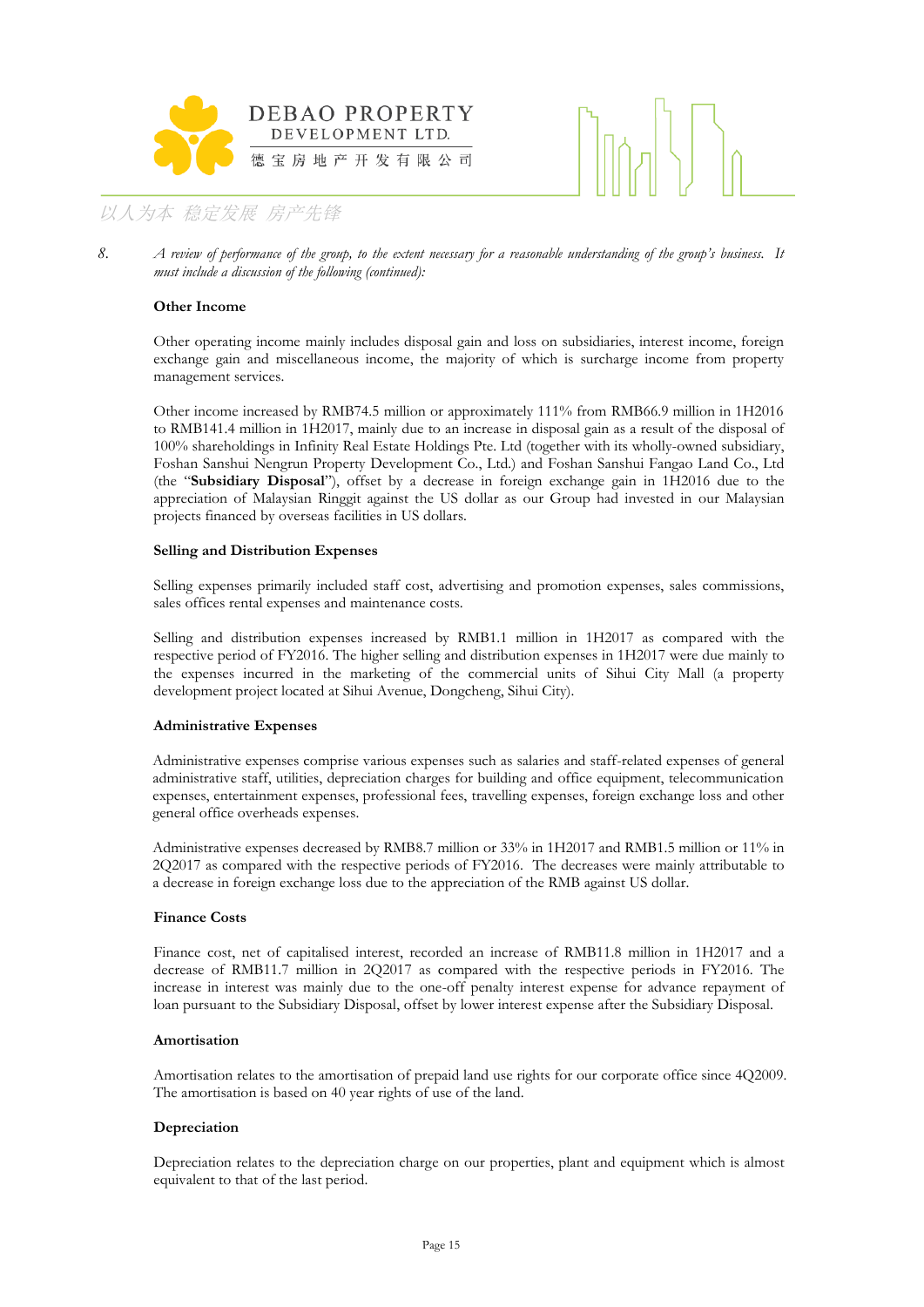



*8. A review of performance of the group, to the extent necessary for a reasonable understanding of the group's business. It must include a discussion of the following (continued):*

#### **Income Tax (Expenses) Credit**

Income tax includes statutory enterprise income tax and land appreciation tax.

#### **Net Profit (Loss)**

Whilst the Group recorded a a net loss of RMB28.5 million in 2Q2017, net profit for 1H2017 amounted to RMB77.7 million. The Proforma Consolidated Financial Statements, which excludes the notional adjustment, effects a better comparability of the Group's performance, has presented a net loss of RMB28.5 million in 2Q2017 and a net profit for 1H2017 amounting to RMB78.7 million.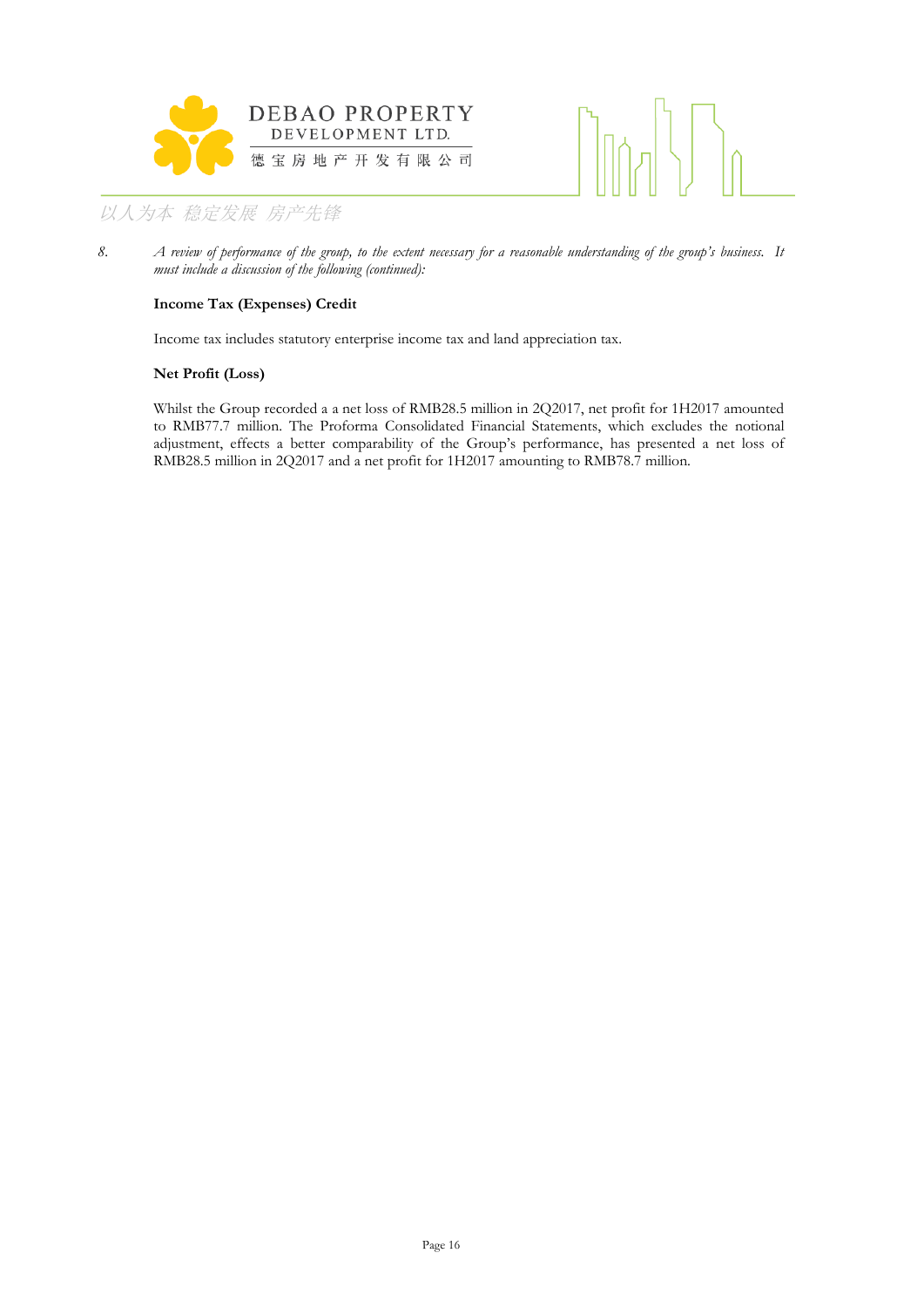



#### **Statement of Financial Position**

#### **Current Assets**

Current assets comprise mainly development properties, properties held for sale, cash and bank balances, trade and other receivables and amount due from customers for contract works. Our current assets as at end of FY2016 and 1H2017 amounted to approximately RMB4,741.7 million and RMB2,903.6 million respectively.

The largest components of our current assets were trade and other receivables, property held for sales, development properties and asset held for sales, which amounted to approximately RMB 4,266.4 million and RMB2,527.8 million as at the end of FY2016 and 1H2017 respectively.

Development properties, which include the cost of land, interest capitalised, and related costs, accounted for approximately 20.6% and 44.3% of our current assets as at the end of FY2016 and 1H2017 respectively. The RMB308.2 million or 31.5% increase in development properties was mainly due to the increase in cost for our Malaysian project and development costs, and the Sihui City Mall project.

Properties held for sales amounted to RMB190.4 million and RMB80.3 million as at the end of FY2016 and 1H2017 respectively, which include properties of Jiangnan Mingju, Sihui City Mall and Jin Long Garden.

The Group's cash and bank balances as at 30 Jun 2017 decreased by RMB64.6 million or 73% to RMB23.8 million as compared with 31 December 2016, which was primarily attributable to the net cash generated from operating activities of RMB44.3 million and investing activities of RMB345.2 million, and net cash used in financing activities of RMB454.1 million in 1H2017 respectively.

In addition, restricted cash stood at RMB364.8 million and RMB350.1 million as at end of FY2016 and 1H2017 respectively.

Trade and other receivables stood at approximately RMB445.1 million and RMB1,160.8 million at the end of FY2016 and 1H2017 respectively. The increase of RMB715.6 million in trade and other receivables was mainly due to the increase of other receivables after the Subsidiary Disposal.

#### **Non-current assets**

Non-current assets comprised mainly investment properties, plant and equipment. As at the end of FY2016 and 1H2017, our non-current assets had an aggregate net book value of approximately RMB2,065.1 million and RMB2,175.0 million respectively.

The investment properties are held to earn rental income and/or for capital appreciation. Our investment properties comprised mainly our Debao Hotel Complex together with the adjacent land and underground carparks, commercial premises located in Debao Garden and Jiangnan Mingju, carparks located in Debao Garden, Tianjin Boulevard buildings and Sihui City Mall. The net book value of our investment properties was approximately RMB2,005.8 million and RMB2,130.0 million as at the end of FY2016 and 1H2017, which accounted for approximately 97% and 98% of our non-current assets as at the end of FY2016 and 1H2017 respectively.

*<sup>8.</sup> A review of performance of the group, to the extent necessary for a reasonable understanding of the group's business. It must include a discussion of the following (continued):*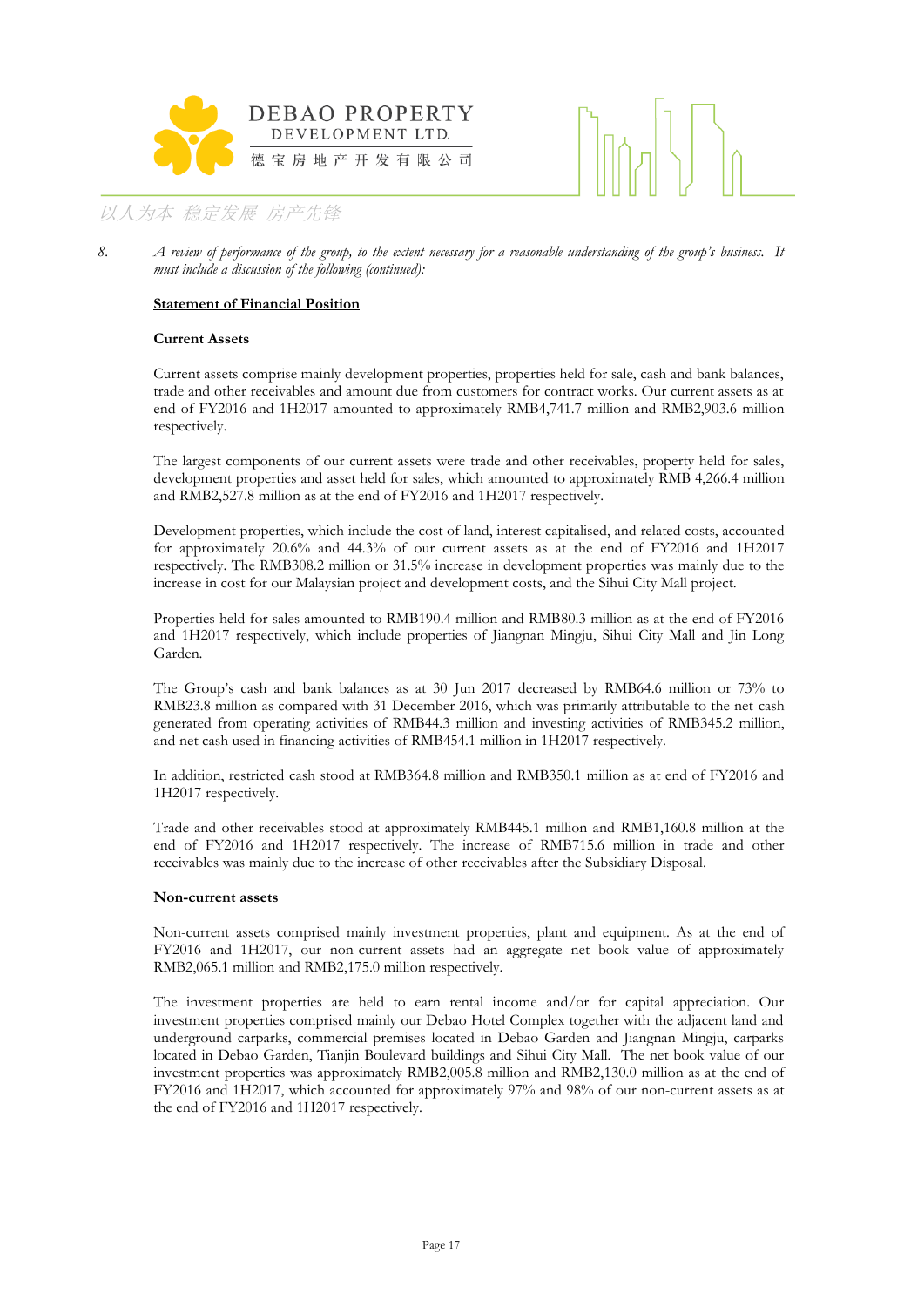



*8. A review of performance of the group, to the extent necessary for a reasonable understanding of the group's business. It must include a discussion of the following (continued):*

Prepaid land use right, and property, plant and equipment decreased by RMB1.3 million mainly due to purchase of office equipment and vehicle which was partially offset by amortisation/depreciation charge of RMB1.7 million for 1H2017.

#### **Current liabilities**

Trade and other payables, which mainly comprised amounts payable to contractors and suppliers and advance receipts from property development sales, stood at approximately RMB983.8 million and RMB1,215.0 million at the end of FY2016 and 2Q2017 respectively. The increase of RMB231.1 million in trade and other payables was mainly due to customers for pre-sales of properties that did not meet sales recognition criteria.

#### **Bank and Other Loans**

Please refer to item 1(b)(ii).

#### **Shareholders' equity**

Equity is comprised of share capital, translation reserve, non-controlling interest and retained earnings. The non-controlling interest pertains to 32% shareholding held by the minority interest in a PRC subsidiary, Guangxi Hezhou Deneng Mining Co., Ltd, 42.2% shareholding held by the minority interest in a PRC subsidiary, Tianjin Hotel Street Co, Ltd, 38% shareholding held by the minority interest in a Malaysian subsidiary, Profit Consortium Sdn Bhd and 50% shareholding held by the minority interest in a Malaysian subsidiary, Poly Ritz Green (Malaysia) Sdn. Bhd.

At the end of FY2016 and 1H2017, shareholders' equity amounted to RMB1,270.3 million and RMB1,334.2 million respectively. The increase in equity was mainly due to the profit incurred in the current period.

#### **Cash flow statement**

Net cash generated from operating activities of RMB44.3 million during 1H2017, of which net working capital inflows were mainly due to the increase in trade and other payables during the current reporting period.

Net cash generated from investing activities of RMB345.2 million mainly pertained to the Subsidiary Disposal in 1H2017.

Net cash used in financing activities of RMB454.1 million during 1H2017. This was mainly due to repayment of bank loans and other loans.

As a result of the above, the Group recorded a net decrease in cash and cash equivalents of RMB64.6 million for 1H2017.

#### *9. Where a forecast, or a prospect statement, has been previously disclosed to shareholders, any variance between it and the actual results.*

The results are in line with the general prospect commentary previously disclosed to shareholders in the results announcement for the period ended 31 March 2017.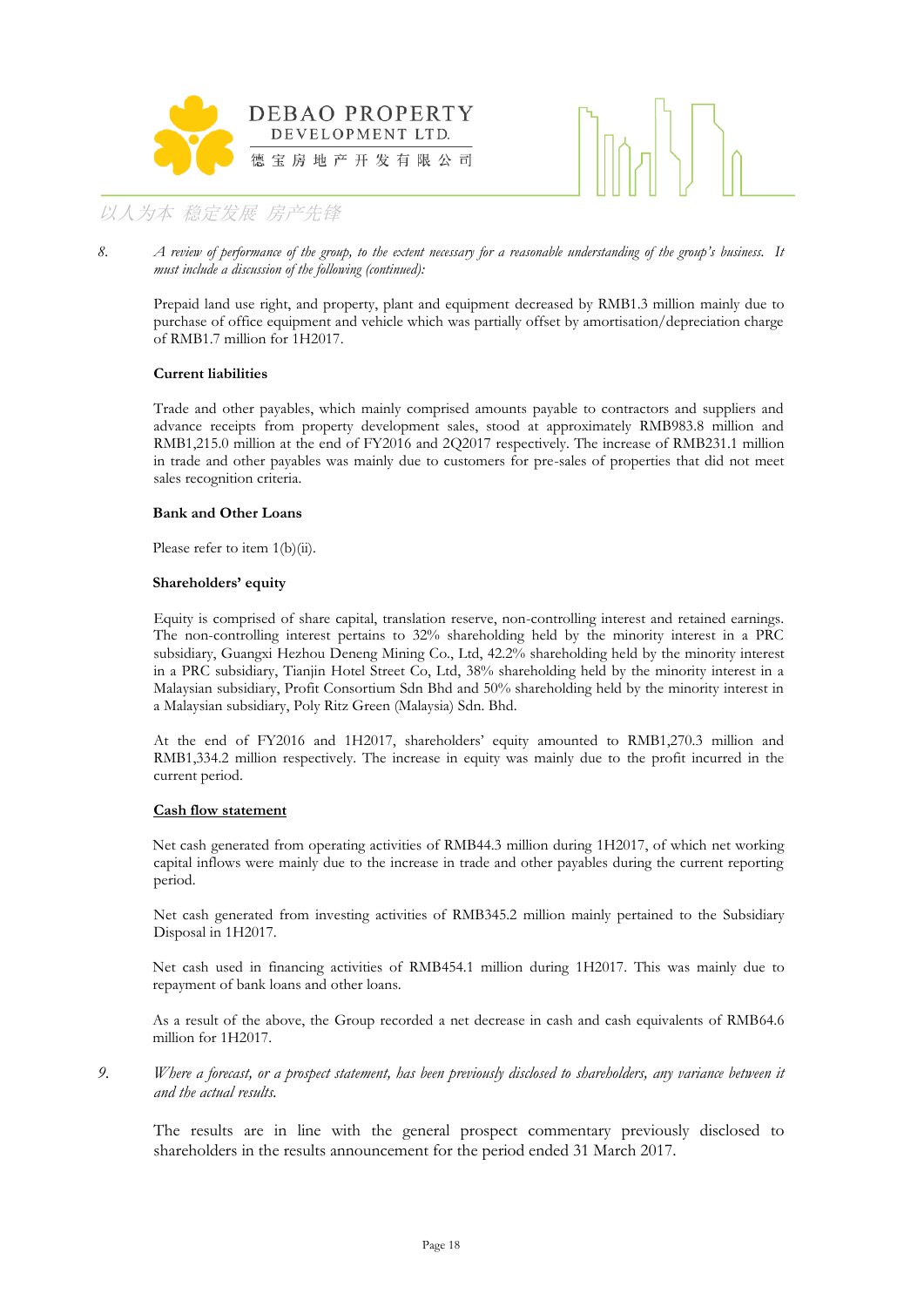



*10(a). A commentary at the date of the announcement of the significant trends and competitive conditions of the industry in which the group operates and any known factors or events that may affect the group in the next reporting period and the next 12 months.*

#### **Market Outlook**

With the Chinese central government continuing their real estate control policies, their main strategy is becoming clear – tightening of financing channels. Thus, we have observed that transacted property average selling prices per sqm in Foshan has slightly decreased by 0.87% during the current reporting period, from RMB10,107 per sqm (See Note 1 below) in 4Q2016 to RMB10,106 per sqm (See Note 1 below) in 2Q2017. Meanwhile, transaction volumes have decreased from 3.7 million sqm (See Note 1 below) in 1Q2017 to 2.9 million sqm (See Note 1 below) in 2Q2017, a decrease of approximately 23.0%.

#### **Project Updates**

As at 30 June 2017, the Group has six development projects with a gross floor area ("GFA") of approximately 1.84 million sqm under development. The Group's four projects located at Kuala Lumpur in Malaysia are as follows:

- 1) Project Kuchai Lama;
- 2) Project Salak;
- 3) Imbi Land; and
- 4) Project Plaza Rakyat.

These are expected to be separately completed in various phases up to 2022, providing us with secure and visible business growth opportunities in the foreseeable future.

The Group's projects in PRC are as follows:

- 1) Tianjin Boulevard a redevelopment project (hotel and shopping mall) in Tianjin Heping District, Nanshi Hotels Street (天津市和平区南市旅馆街); and
- 2) Sihui City Mall Phase 2 a residential and shopping mall development project with a plannned GFA of approximately 104,426 sqm.

The Group continuously sources for quality and commercially viable new land reserves both in China and overseas, including retail mall development, redevelopment of industrial land as well as tourism development projects.

#### *Jin Long Garden – South Zone (Phase 2)*

The total saleable GFA of Jin Long Garden – South Zone (Phase 2) is approximately 83,700 sqm (revised), all of which have been launched for pre-sales and of which expressions of interests to purchase approximately 81,960 sqm, have been secured as at 30 June 2017.

The accumulated sales/pre-sales (See Note 2 below) status of our projects as at 30 June 2017 are as follows:

| <b>Projects</b>                   | Sales/Pre-sales Value -<br><b>RMB'000</b> | Sales/Pre-sales<br>$GFA - Sqm$ | Approximate<br>$ASP/Sq m -$<br><b>RMB</b> | Estimated<br>Percentage of<br>Completion |
|-----------------------------------|-------------------------------------------|--------------------------------|-------------------------------------------|------------------------------------------|
| Jin Long Garden –<br>South Zone   | 823,255                                   | 81,960                         | 10,045                                    | 100%                                     |
| Jiangnan Mingju<br>Phases 5 and 6 | 991,124                                   | 145,510                        | 6,811                                     | 100%                                     |
| Sihui City Mall                   | 352,774                                   | 55,063                         | 6,407                                     | $99-100%$                                |
| Total                             | 2, 167, 153                               | 282,533                        | 7,670                                     | NA                                       |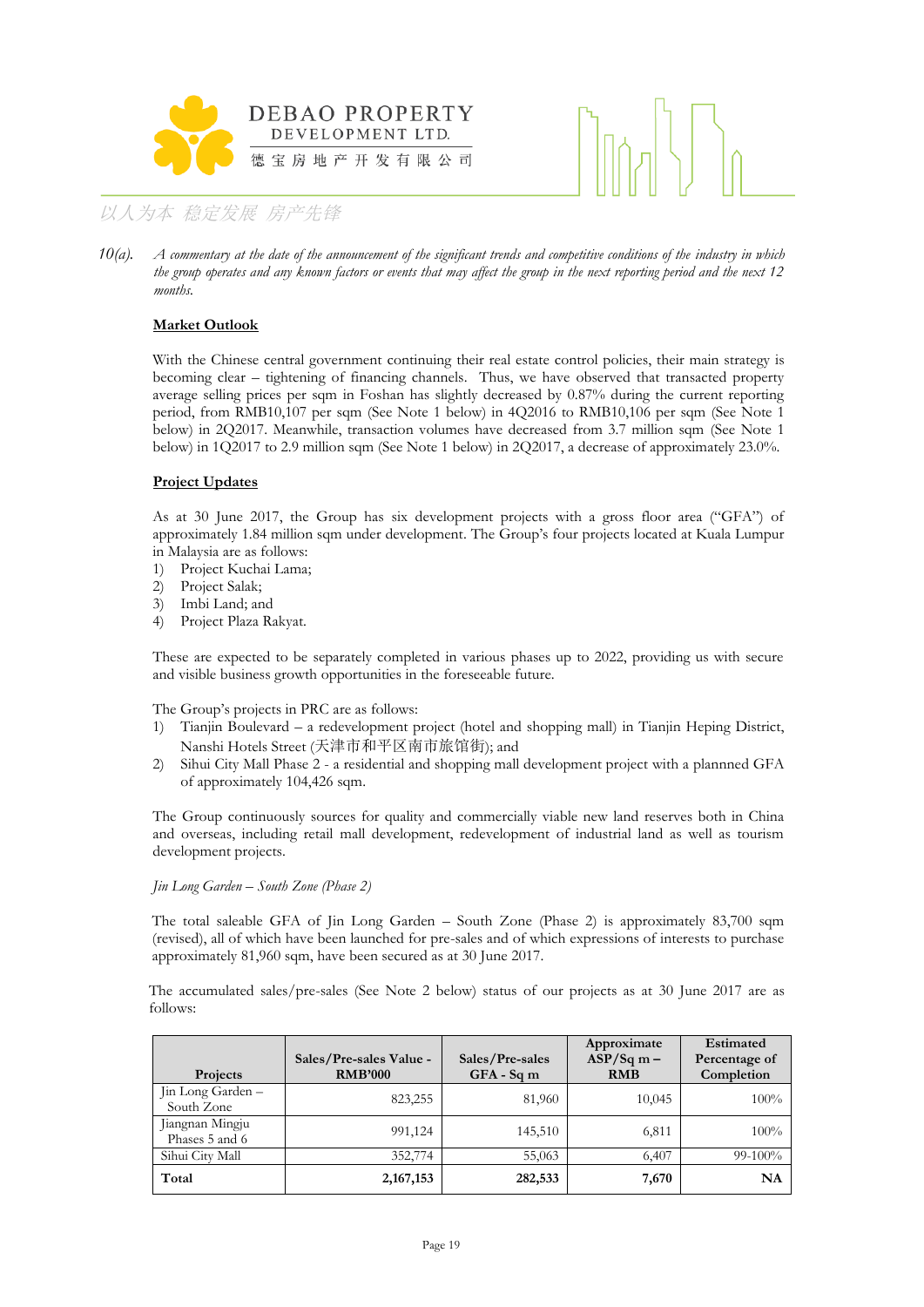



*10(b). A commentary at the date of the announcement of the significant trends and competitive conditions of the industry in which the group operates and any known factors or events that may affect the group in the next reporting period and the next 12 months (continued).*

The sales/pre-sales (See Note 2 below) of our projects for Jan to Jun 2017 are as follows:

| Projects                          | Sales/Pre-sales Value -<br><b>RMB'000</b> | Sales/Pre-sales<br>$GFA - Sqm$ | Approximate<br>$ASP/Sq m -$<br><b>RMB</b> | Estimated<br>Percentage of<br>Completion |
|-----------------------------------|-------------------------------------------|--------------------------------|-------------------------------------------|------------------------------------------|
| Jin Long Garden -<br>South Zone   | 10,801                                    | 1,270                          | 8,505                                     | 100%                                     |
| Jiangnan Mingju<br>Phases 5 and 6 | 1,716                                     | 211                            | 8,152                                     | 100%                                     |
| Sihui City Mall                   | 10,098                                    | 1,439                          | 7,015                                     | $99-100%$                                |
| Total                             | 22,615                                    | 2,920                          | 7,745                                     | NA                                       |

The sales/pre-sales (See Note 2 below) of our projects for 2Q2017 are as follows:

| Projects                          | Sales/Pre-sales Value -<br><b>RMB'000</b> | Sales/Pre-sales<br>$GFA - Sqm$ | Approximate<br>$ASP/Sq m -$<br><b>RMB</b> | Estimated<br>Percentage of<br>Completion |
|-----------------------------------|-------------------------------------------|--------------------------------|-------------------------------------------|------------------------------------------|
| Jin Long Garden -<br>South Zone   | 2,737                                     | 450                            | 6,082                                     | 100%                                     |
| Jiangnan Mingju<br>Phases 5 and 6 | 812                                       | 63                             | 12,992                                    | 100%                                     |
| Sihui City Mall                   | 892                                       | 176                            | 5,056                                     | $99-100%$                                |
| Total                             | 4,441                                     | 689                            | 6,446                                     | NA                                       |

Pursuant to the effect of INT FRS 115, the sales for Jiangnan Minju Phases 5 and 6 in 2Q2017 have been recognised as revenue in the current reporting periods. The accumulated sales for Jin Long Garden – South Zone (Phase 2) (a 55% joint-ventured project) have also been recognised in 2Q2017 when handed over.

The Group remains cautious about the outlook of the property market. Nonetheless, the Group will strategically continue to explore opportunities for investment properties.

*(1) Source from Bureau of Housing and Urban-Rural Development of Foshan (http://www.fsjw.gov.cn/spfxs/sjtj/) (2) Sales/pre-sales with certainty on receipt of purchase consideration, including those not ready for handover or key collection*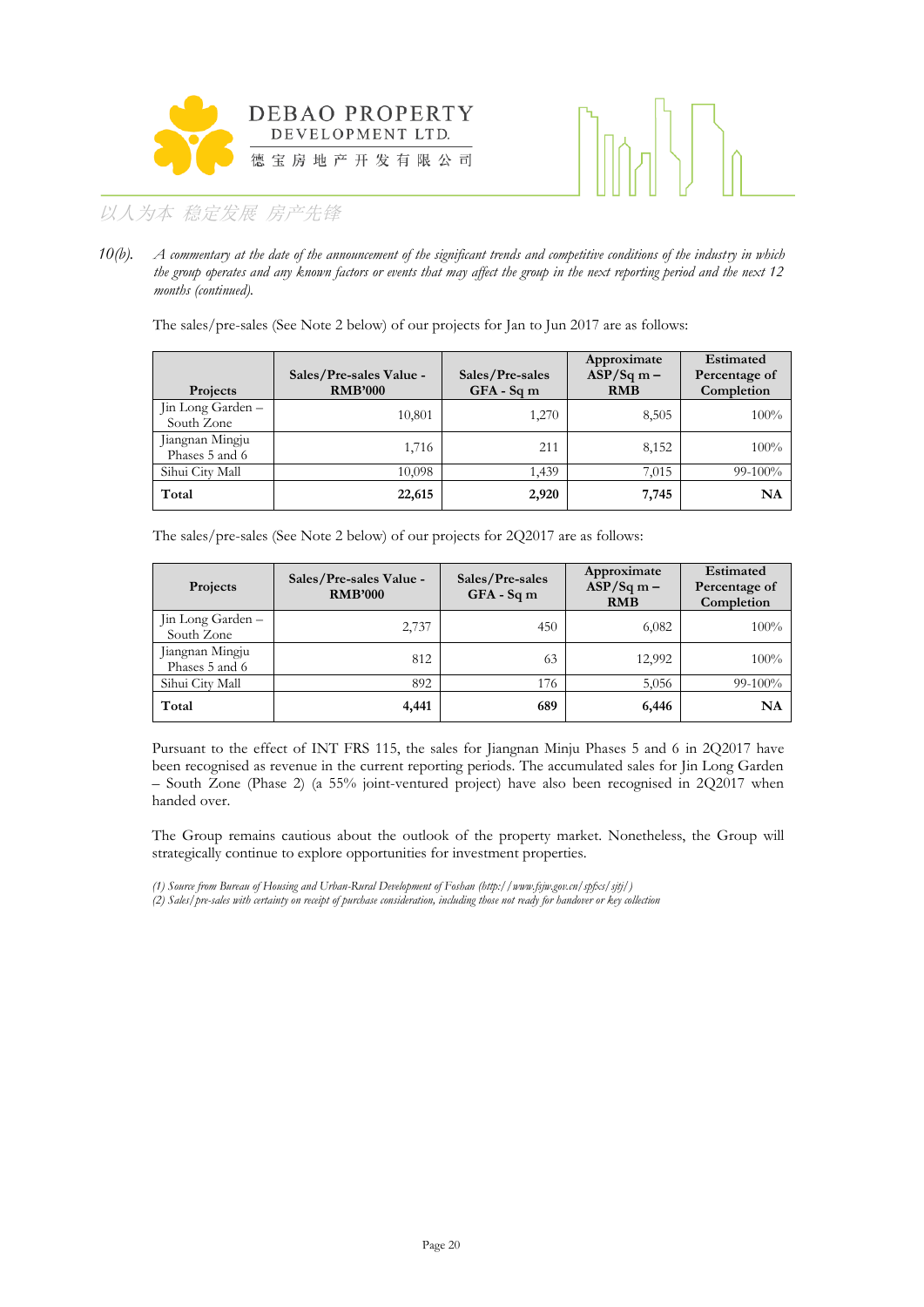

## $\langle |\rangle_0$

## 以人为本 稳定发展 房产先锋

| 11. | Dividend |                                                                  |
|-----|----------|------------------------------------------------------------------|
|     | (a)      | Current Financial Period Reported on                             |
|     |          | None.                                                            |
|     | (b)      | Corresponding Period of the Immediately Preceding Financial Year |
|     |          | None.                                                            |
|     | (c)      | Date payable                                                     |
|     |          | Not applicable.                                                  |
|     | (d)      | Books closure date                                               |
|     |          | Not applicable.                                                  |
|     |          |                                                                  |

*12. If no dividend has been declared/recommended, a statement to that effect.*

There is no dividend has been declared/recommended.

*13. Interested Person Transactions*

|                                        | Aggregate value of all interested |                                    |
|----------------------------------------|-----------------------------------|------------------------------------|
|                                        | person transactions during the    |                                    |
|                                        | financial period under review     | Aggregate value of all interest    |
|                                        | (excluding transactions less than | person transactions conducted      |
|                                        | S\$100,000 and transactions       | under shareholders' mandate        |
|                                        | conducted under shareholders'     | pursuant to Rule 920 (excluding    |
|                                        | mandate pursuant to Rule 920)     | transaction less than \$\$100,000) |
| Name of interested person              | 1H2017                            | 1H2017                             |
| Zhong Yu $\mathrm{Xin}$ <sup>(1)</sup> | S\$ 333,020 <sup>(2)</sup>        |                                    |

Notes:

*(1) Mr Zhong Yu Xin is the brother of our Executive Director, Mr Zhong Yu Zhao.*

(2) *Lease of Debao Hotel*.

### BY ORDER OF THE BOARD

Yuan Le Sheng Executive Chairman and CEO

11 August 2017